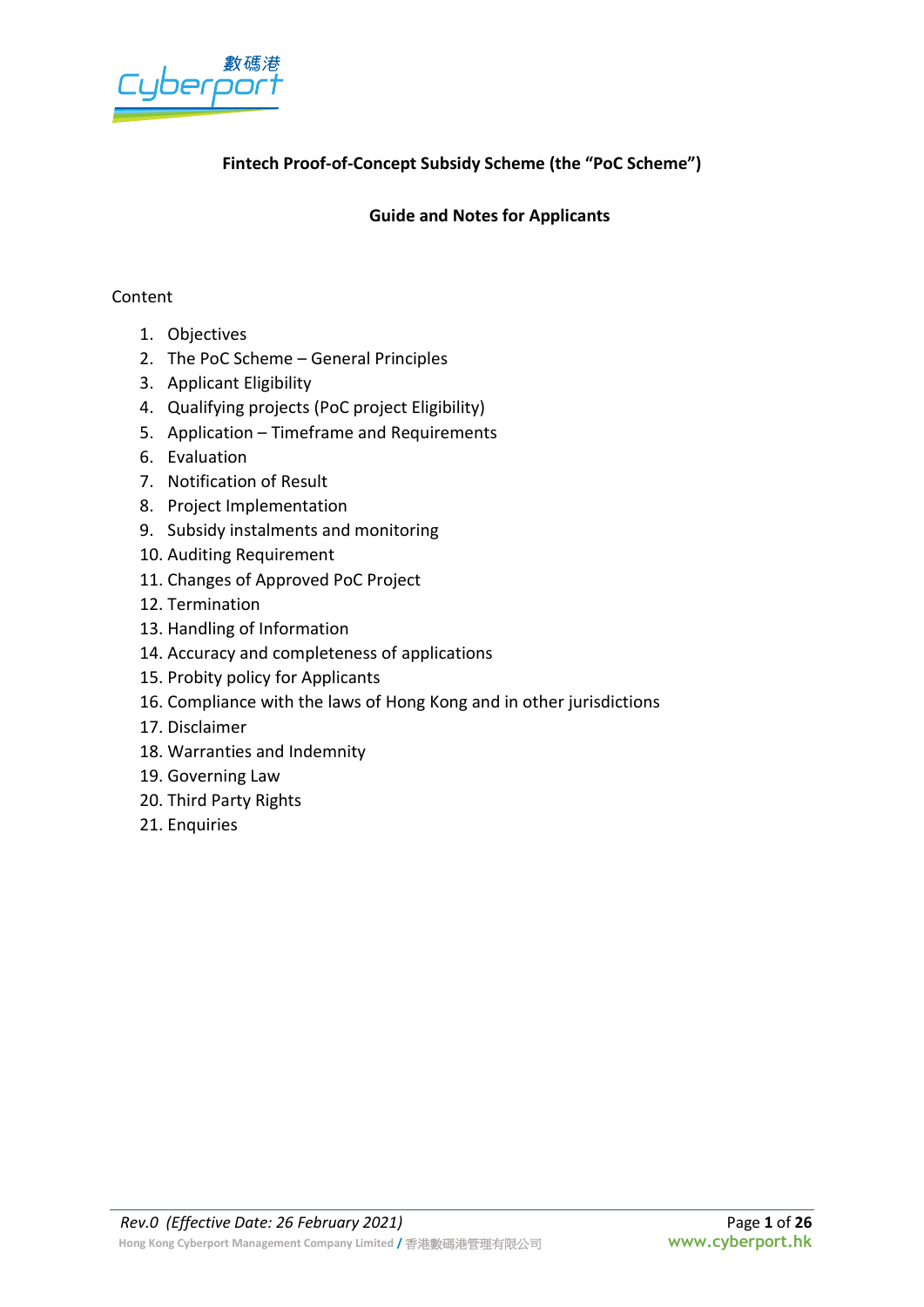

# Applicants should:

- Read this Guide and Notes for Applicants ("the Guide") related to the Fintech Proof-of-Concept Subsidy Scheme (the "PoC Scheme") before submitting an application.
- By submitting an application under the PoC Scheme, consider themselves bound by the provisions of the Guide.
- 1. Objectives
	- 1.1 The Financial Services and the Treasury Bureau (FSTB) launches the Fintech Proofof-Concept Subsidy Scheme (the "PoC Scheme") aiming to encourage financial institutions (the "FI(s)") to partner up with Fintech companies to conduct Proof-of-Concept projects (the "PoC projects") on innovative financial service products.
- 2. The PoC Scheme General Principles
	- 2.1 The PoC Scheme provides early-stage funding support for the precommercialisation of leading-edge financial technologies that help the financial services industry. An illustrative list of Fintech activities recognised by the PoC Scheme is at Appendix 1 which is not meant to be exhaustive. Eligibility of applicants will be separately verified and assessed where necessary.
	- 2.2 An applicant to the PoC Scheme (the "Applicant") is required to have a regulated FI defined in paragraph 5.6 as a project sponsor (the "Sponsoring FI") to be eligible for funding. The Sponsoring FI need not necessarily have direct financial contribution in the PoC project but must exhibit active engagement and commitment to see the project to completion, which includes but is not limited to the Sponsoring FIs' formal agreement or other forms of documentary evidence to HKCMCL's satisfaction (the "sponsorship agreement") to engage and I.T. support with open data access to the Applicant. A Sponsoring FI may provide additional financial resources for the subsidised PoC project without having to fulfil a specific matching ratio. HKCMCL may reserve the right to request the Applicant and Sponsoring FI to provide evidence on proof of partnership/commitment or a formal agreement (if not yet provided) at a later stage.
	- 2.3 To be eligible for financial support under the PoC Scheme, the PoC project must not have commenced before submission of the application.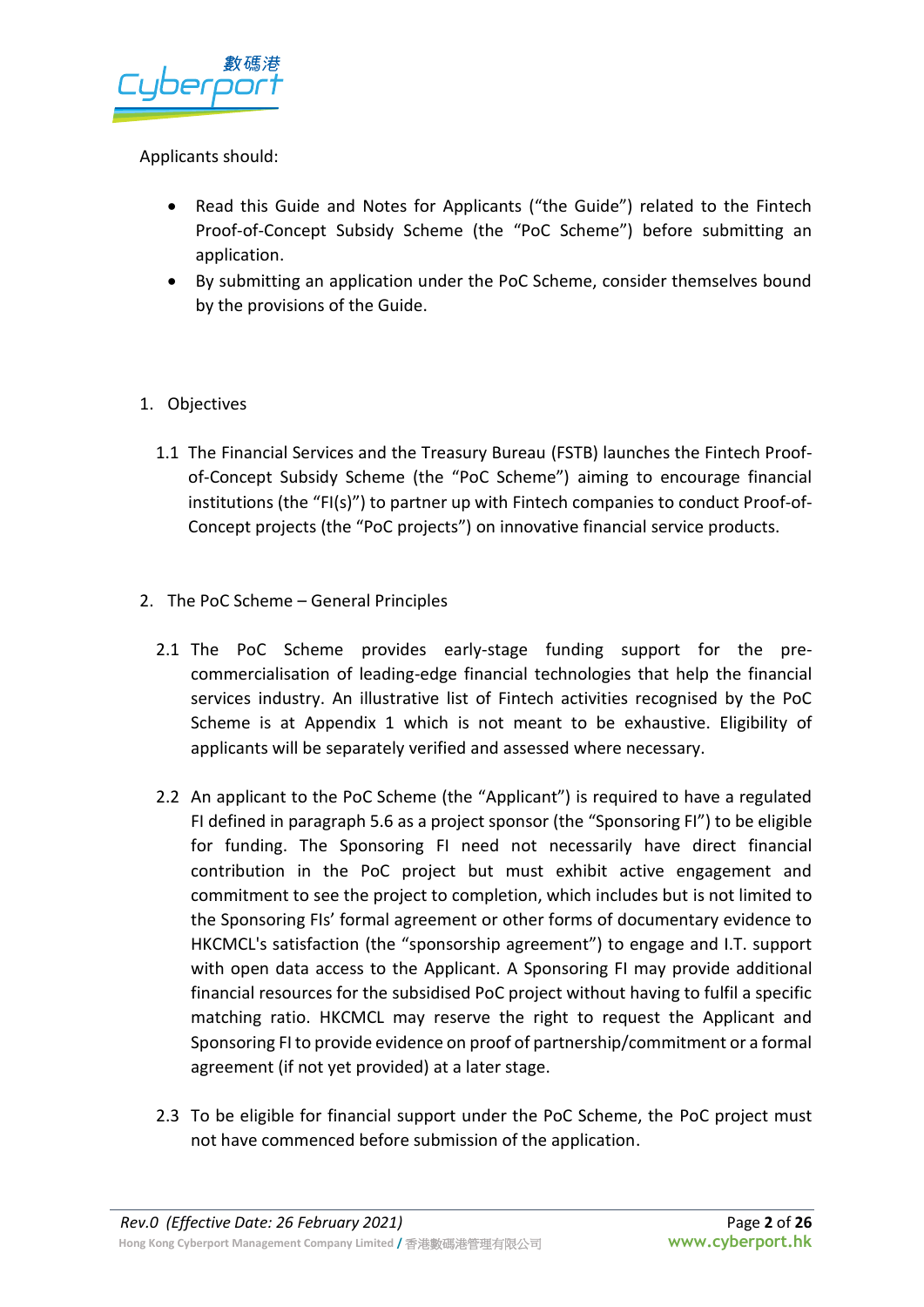

- 2.4 Each approved PoC project will be provided 100% grant with a maximum approved subsidy of HKD100,000 per project. Deserving PoC projects with greater complexity and broader usage such as those involving cross-sector or cross-boundary/border applications (e.g. involving the Guangdong-Hong Kong-Macao Greater Bay Area or Association of Southeast Asian Nations) may receive a grant of up to HKD150,000 per project on a case-by-case basis. The subsidy will be disbursed by HKCMCL to successful Applicants in two instalments following project approval and acceptance of final reports by HKCMCL. The subsidy will be paid in accordance with paragraph 9 below.
- 2.5 An approved PoC project is required to be commenced within one month from the date of approval and be completed in three months from the commencement. Deserving PoC projects with greater complexity and broader usage are allowed to be completed within six months upon commencement. An extension can be granted at the discretion of HKCMCL on a case-by-case basis in accordance with paragraph 11.1. For any approved application, if the Applicant is unable to commence the PoC project within one month after application approval, the subsidy will be cancelled in accordance with paragraph 9 below.
- 3. Applicant Eligibility
	- 3.1 Eligibility of the Applicant

Applicants applying for funding under the PoC Scheme must fulfil the following requirements:

- (a) Be registered in Hong Kong under the Business Registration Ordinance (Cap. 310) ("BRO"); and
- (b) Be registered and commenced its business in Hong Kong before the submission of their application; and
- (c) Conducting substantive Fintech activities (see Appendix 1) in Hong Kong. The scope of services and fintech fields at Appendix 1 is not meant to be exhaustive. Eligibility of applicants will be separately verified and assessed where necessary.
- 3.2 Notwithstanding the requirements in Paragraph 3.1, HKCMCL shall have the final discretion on the eligibility of an Applicant and a Sponsoring FI.
- 4. Qualifying projects (PoC project Eligibility)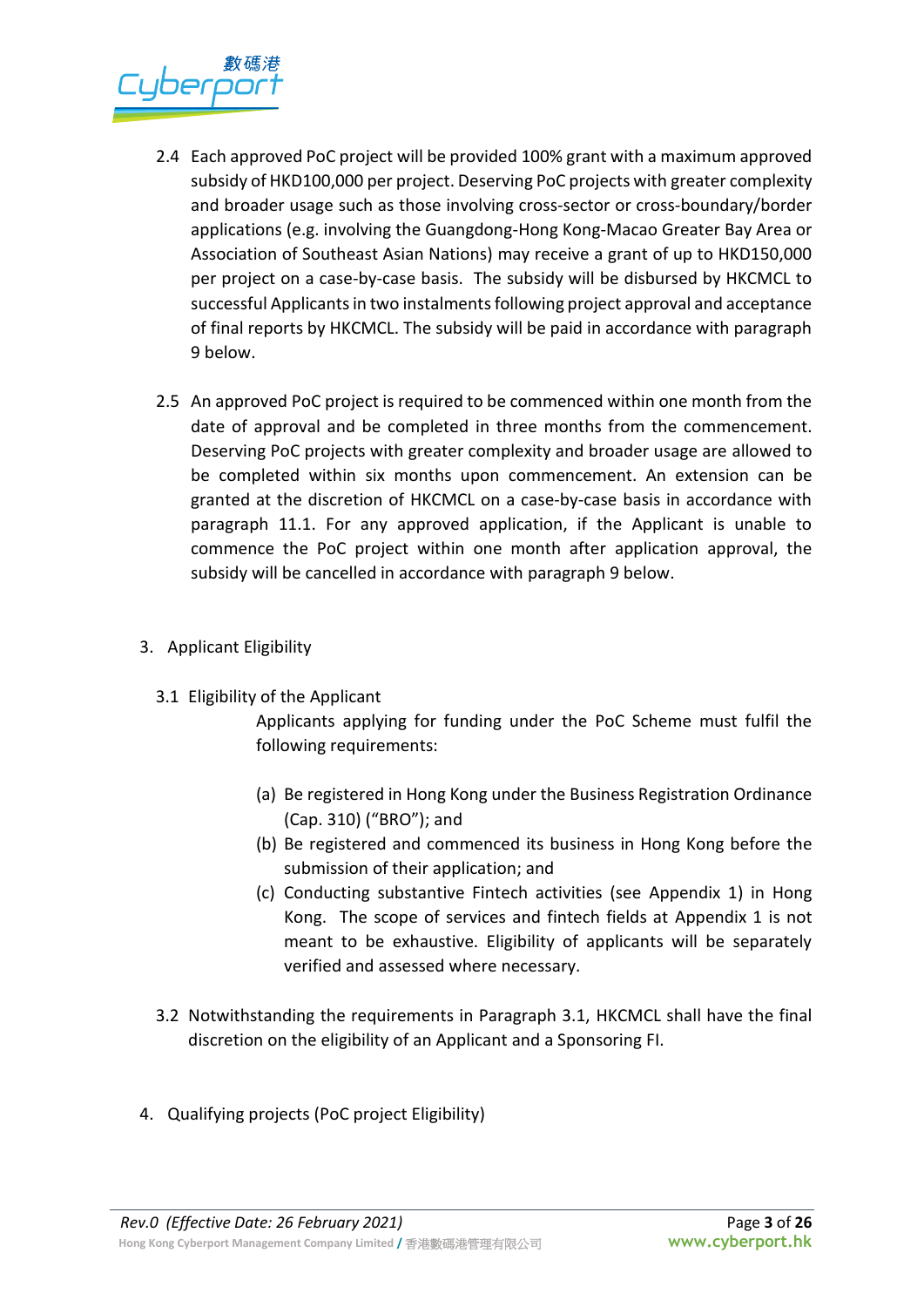

- 4.1 Under the PoC Scheme, a PoC project is defined as a project which involves the following:
	- (a) Development of viable technological ideas/concepts but shall not cover development areas which are deemed too early-stage, for example, basic research, generation of pure scientific and technological knowledge, and the development of research ideas, hypotheses and experimental designs without application; and
	- (b) Validation of the commercial merit of the product/solution by seeking reference customers or external funding
- 4.2 In additional to Paragraph 4.1, qualifying PoC projects must:
	- (a) Directly relate to recognised Fintech fields;
	- (b) Address a practical issue, or a pain point faced by the financial industry (banking, securities, asset management, insurance, and others) with no prior used case in the market;
	- (c) Be governed by a sponsorship agreement in writing between the Applicant and the Sponsoring FI; and
	- (d) Demonstrate originality and strong commercial potential.
- 4.3 HKCMCL shall have final discretion on the eligibility of a proposed project under the PoC Scheme.
- 5. Application Timeframe and Requirements
	- 5.1 Applications will be accepted from February 26, 2021.
	- 5.2 The Phase 1 of application process will begin from February 26, 2021 and end on April 30, 2021. Completed applications lodged by April 30, 2021 will be processed in one batch. A Phase 2 will begin from May 10,2021 if the subsidy funding is then still available, and close when the subsidy exhausts, or 11:59pm (Hong Kong time) June 30, 2021, whichever is earlier. HKCMCL's records of the receipt dates and time shall be final.
	- 5.3 Each application shall cover only one PoC project. An Applicant may submit up to two applications in Phase 1 provided that the two PoC projects are of different and distinct components and/or functions for different FIs' adoptions, and the applications will be considered separately. If the subsidy has not been exhausted after Phase 1, HKCMCL will continue to receive applications through the PoC Scheme application portal. An Applicant who already has project(s) approved in Phase 1 can also apply in Phase 2 but the aggregate number of applications from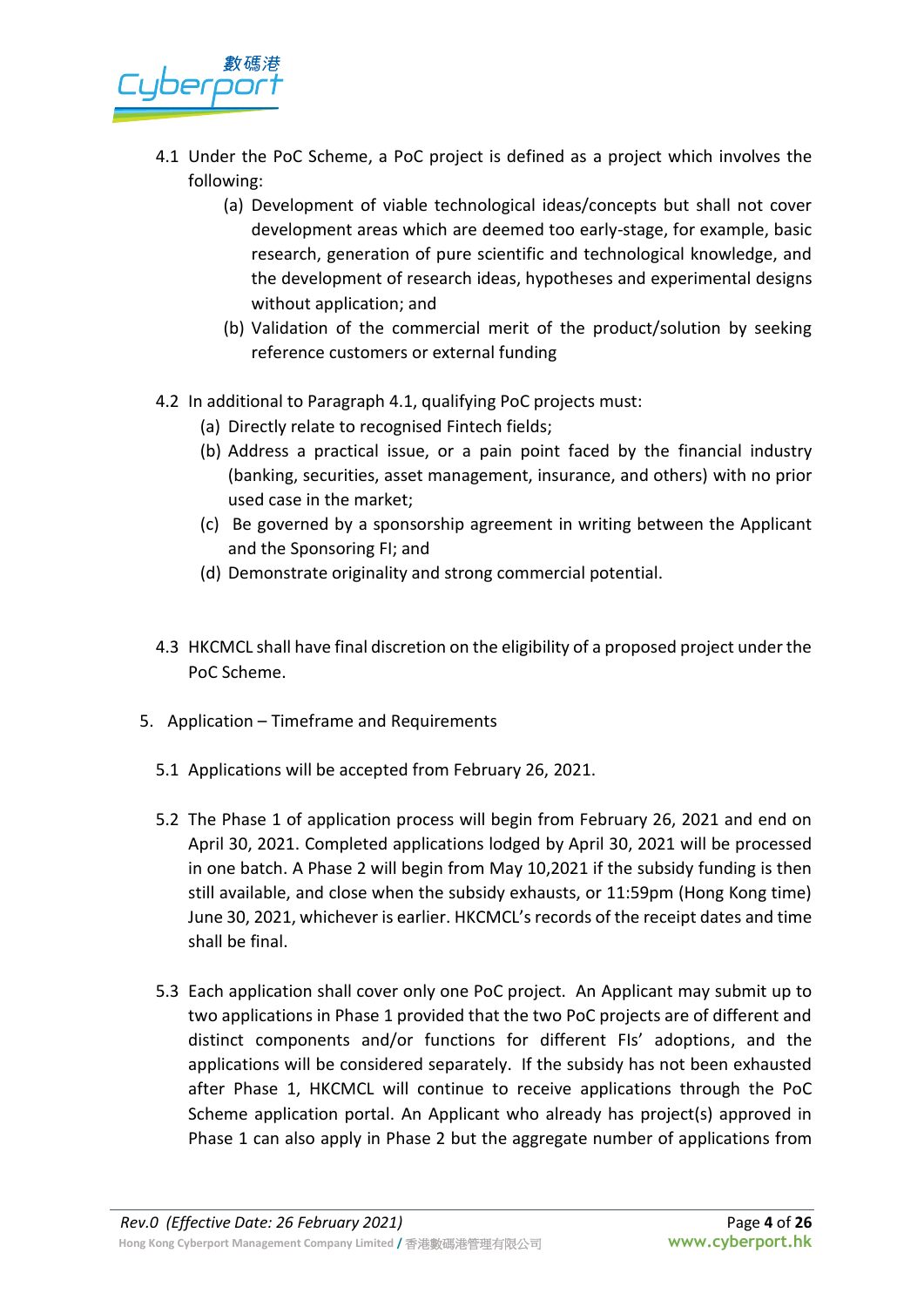

an Applicant shall not exceed a maximum of three applications in the whole PoC Scheme.

- 5.4 Applicants must submit their applications through the PoC Scheme dedicated application portal of HKCMCL with the required documents listed in Appendix 2. HKCMCL reserves the right to seek additional information from the Applicant and/or Sponsoring FI at its discretion. The application would be considered withdrawn if the additional information/clarification requested by HKCMCL is not provided within one month; in the case of such withdrawal, the Applicant may however submit a new application once all the necessary documents and/or requested information are available, provided the relevant deadlines for application have not passed. Unless requested by HKCMCL, supplementary information provided after submission of application will not be accepted and will not form part of the application. Incomplete applications will not be processed and will be returned to the Applicant.
- 5.5 Applicants should declare that they have not received any grants previously and will not be applying for other grants for the same investigative PoC project. Acceptance of prior grants from other government agencies or from FSTB for the same project scope and development activities will render the project ineligible for the PoC Scheme.
- 5.6 A sponsorship agreement must have been signed between the Sponsoring FI and the Applicant by the time of the application. Applicants must submit the said sponsorship agreement as part of the application. A Sponsoring FI must be licensed, regulated, supervised, or registered under the regulatory remit of Hong Kong Monetary Authority ("HKMA"), Securities and Futures Commission ("SFC"), Insurance Authority ("IA") and Mandatory Provident Fund Schemes Authority ("MPFA"). The sponsorship agreement should set out details of the PoC project, including but not limited to the project scope, project timeline, deliverables and IT support to be provided by Sponsoring FI prior to project commencement.
- 5.7 The Applicant should assign a person as the project coordinator of the application who will act as the main contact point between the Applicant and HKCMCL. In order to ensure the smooth implementation and completion of the project, the project coordinator should be able to fully represent the Applicant and be conversant with the operation and business processes of the Applicant. As such, the project coordinator must be the responsible personnel of the Applicant. Likewise, the Sponsoring FI should assign a person as the business representative and as an IT coordinator who will act as the main contact points between the Sponsoring FI and HKCMCL.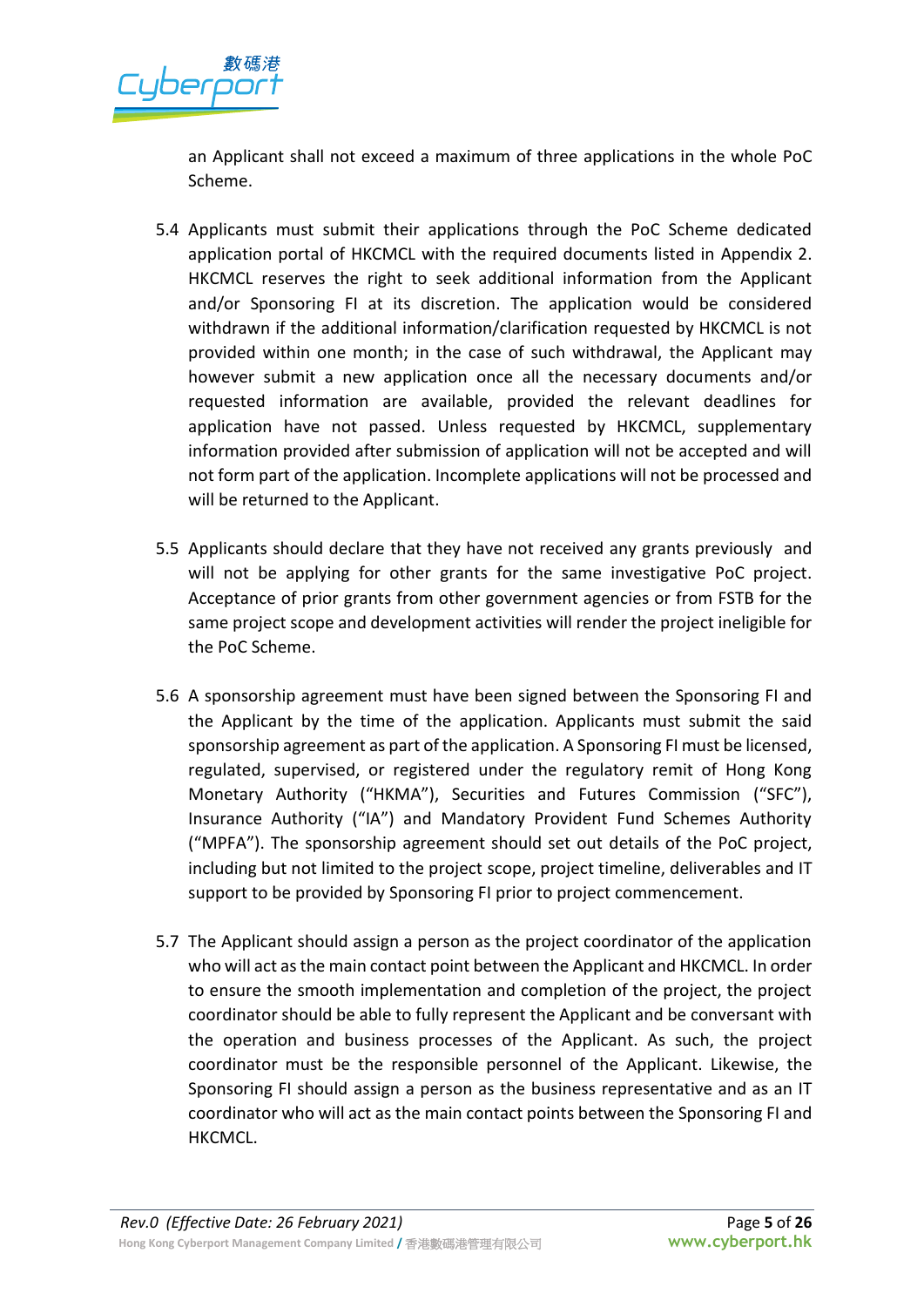

### 6. Evaluation

- 6.1 Assessment mechanism
	- 6.1.1 Applications are assessed by HKCMCL based on the stated qualifying criteria as set forth in paragraphs 3 and 4, the required information and documents set forth in paragraph 5 and the assessment criteria stated in paragraph 6.2. Each application is assessed separately. During the assessment process, HKCMCL may seek clarification or supplementary information from the Applicant or Sponsoring FI if it considers necessary. Recommendations by an External Panel (the "Panel") may be sought before approval is granted by HKCMCL on a case-by-case basis.
	- 6.1.2 The Panel is composed of members from relevant regulatory bodies and academia.
	- 6.1.3 Forms of non-disclosure protection have been established with members of the Panel. Separate non-disclosure agreements with Applicants / Sponsoring FIs will not be signed. Ultimately, the onus is on the Applicant to exercise discretion and caution, and to provide sufficient and necessary information about proprietary know-how/IPs/technology development to allow the Panel to perform the required evaluation.
	- 6.1.4 To avoid conflict of interest, members of the Panel will be required to declare their general pecuniary interests on appointment, in addition to the report of conflicts of interest that may arise from any particular application on which they may be asked to advise. Where considered appropriate, the Chairman of the Panel may request the member concerned to refrain from participating in discussion and assessment of the relevant application.

#### 6.2 Assessment Criteria

Each eligible application will be assessed based on individual merits and considered on a case-by-case basis. The assessment criteria and weights are stated in the following:

- (a) **Impact on market and financial industry (40%)** the application should demonstrate strong technical and business innovativeness, technical feasibility, and business scalability;
- (b) **Relevance of the proposed application to the Sponsoring FI's business (30%)** – the project should have good prospects of enhancing the competitiveness of Sponsoring FIs through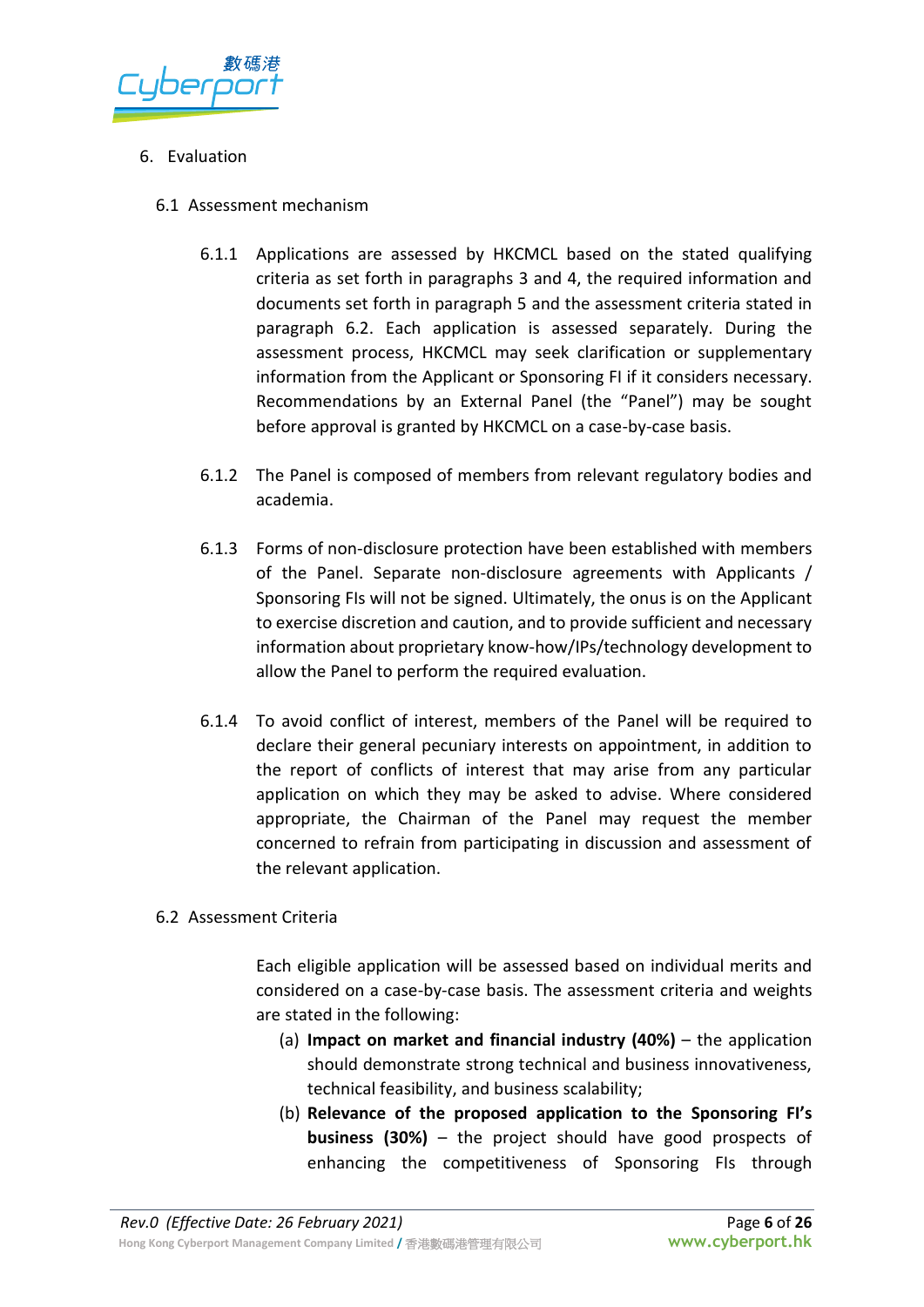

improving productivity, cost reduction or efficiency enhancement, business expansion or generating new revenue drives, upgrading/improving/transforming business processes or business model, etc.;

- (c) **Reasonableness of the cost breakdown (15%)** assessment of the submitted cost breakdown estimation will be made. Costs to be directly incurred for the purpose of, and during the approved period of, the proposed PoC project shall be included; and
- (d) **Reasonableness of the implementation details (15%)** consideration may include whether concrete project deliverables and outcomes have been set. The implementation details should also be realistic considering factors such as the complexity of the technology and the project duration.
- 6.3 The level of funding of a PoC project will be assessed and approved on a case-bycase basis.
- 6.4 HKCMCL reserves the right to disqualify or reject an application on grounds including but not limited to:
	- (a) a petition is presented or a proceeding is commenced or an order is made or a resolution is passed for the winding up of the Applicant;
	- (b) a false, inaccurate or incomplete statement or representation is contained in the application or a promise or a proposal is made knowingly or recklessly to unduly influence the decision-making process; or
	- (c) the Applicant is in default of its obligations under another grant agreement entered into with any other local public funding sources whether or not in relation to the PoC Scheme.
- 7. Notification of Result
	- 7.1 Upon receipt of full information including the necessary supporting documents from the Applicants, Applicants will be informed by HKCMCL of the result by email within six weeks after the end date of the application. HKCMCL's decisions on the application results are final and are not subject to any review or appeal.
	- 7.2 Successful Applicants may be required to revise the application to fulfil the conditions for approval set by the Panel and/or HKCMCL, if any. A successful Applicant is also required to enter into a funding agreement (the "Funding Agreement") with HKCMCL. If a successful Applicant refuses to sign the Funding Agreement, the application will be considered withdrawn. Basic information of the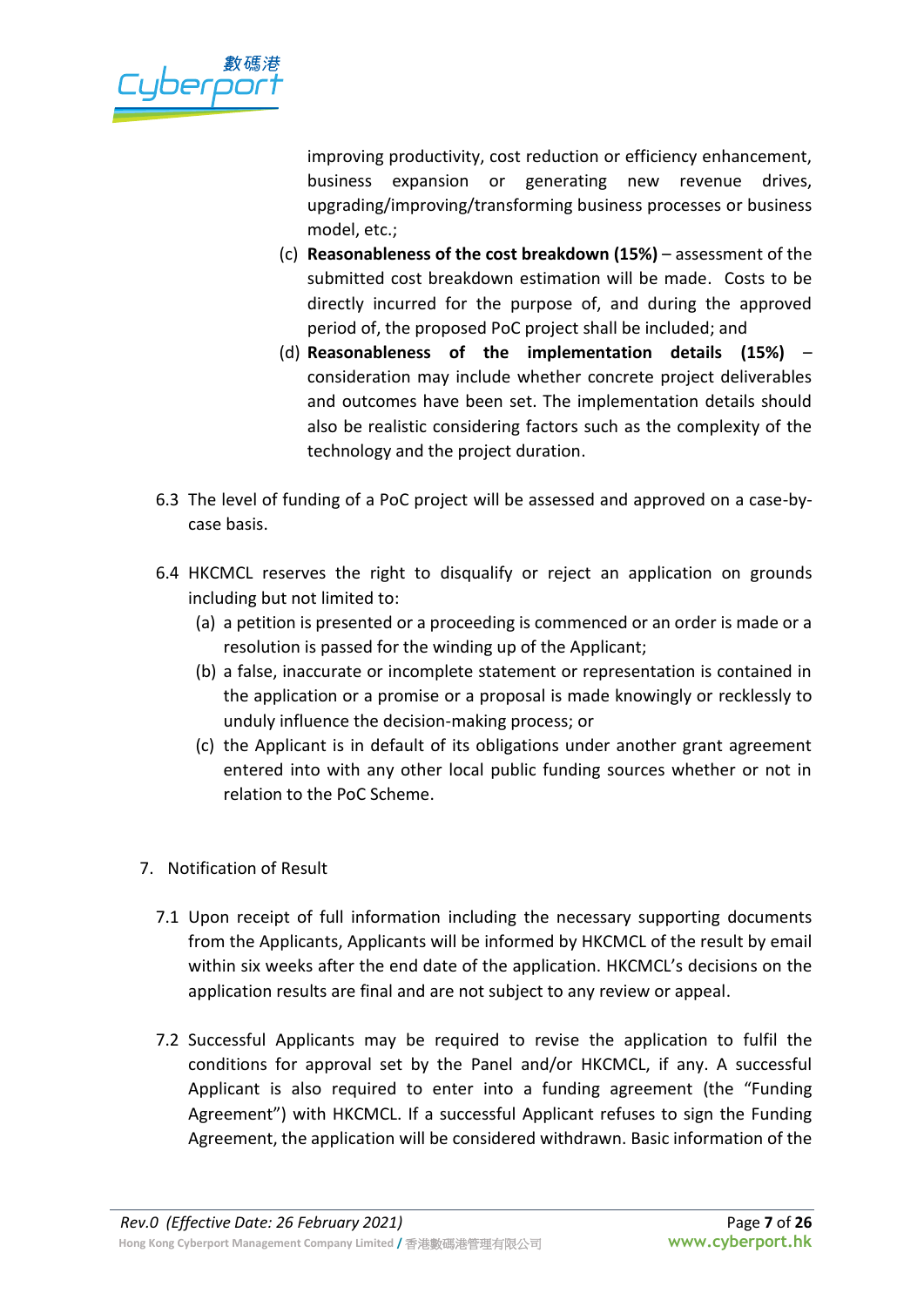

approved projects will be posted onto the PoC website with the consent of successful Applicants and Sponsoring FIs.

- 7.3 Applicants who wish to re-apply based on a proposal previously submitted should do so only after they have adequately addressed the issues or concerns highlighted in the rejection, subject to the applicable deadlines.
- 8. Project Implementation
	- 8.1 An approved PoC project is required to be commenced within one month from the date of approval and be completed within three months from the date of commencement. PoC projects with greater complexity and broader usage are allowed to be completed within six months upon commencement. An extension can be granted at the discretion of HKCMCL on a case-by-case basis in accordance with paragraph 11.1.
	- 8.2 The project activities for which the funding is being applied for, must not have commenced at the time of the application, i.e. before the proposal is received by HKCMCL. However, Applicants can start their projects on the next day following the submission of the application at the earliest.
	- 8.3 If the application is successful, funding will be provided upon project approval. However, if the application is not successful, HKCMCL will not disburse any funding to the Applicant regardless of whether any cost has been incurred for the project.
	- 8.4 The Applicant may not be granted the full amount of funding requested in accordance with the prevailing funding guidelines, for reasons such as items listed in the cost breakdown are considered not essential to the project, or if the proposed PoC project cost is considered to be unreasonably high. As approval of the application and the amount of grant is not guaranteed, Applicants are advised to secure HKCMCL's approval before commencing their projects. If the Applicants decide to commence their projects before knowing the results of their applications, they cannot make any claimsfrom HKCMCL for any losses, risks and/or costs if their applications are eventually rejected or the applied-for funding is not granted in full. Applicants have the sole responsibility of assessing and bearing their financial risks in relation to their proposed PoC projects and their applications under the PoC Scheme, and HKCMCL gives no warranties whatsoever and disclaims any liabilities.
	- 8.5 Successful Applicants who have commenced their projects before approval of their applications by HKCMCL is given will be entitled to receive the initial instalment subject to the fulfilment of the conditions set out in paragraph 9.2 below.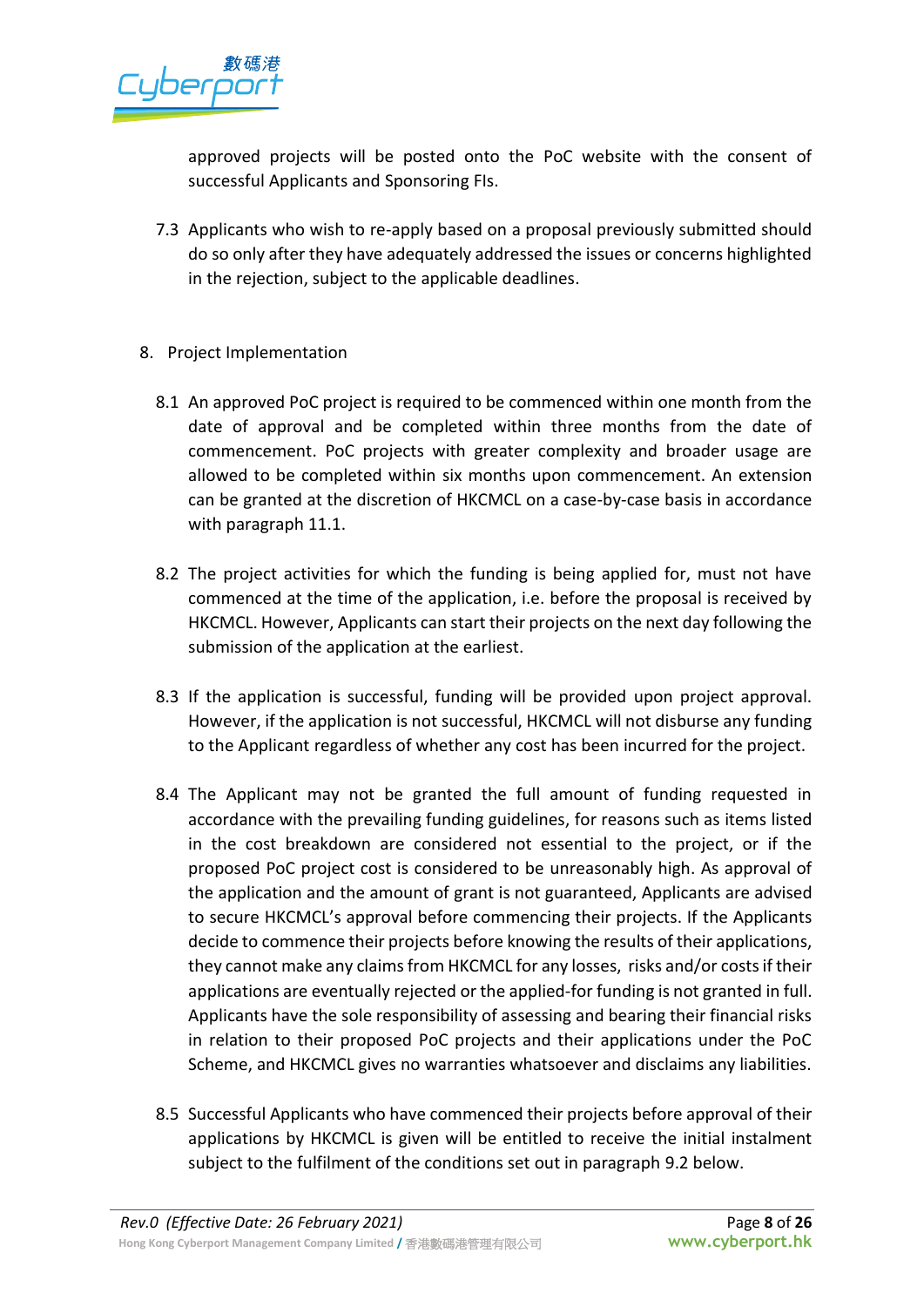

- 8.6 An approved PoC project is required to be carried out strictly in accordance with the sponsorship agreement and the Funding Agreement as approved by HKCMCL. It is the responsibility of the Applicant and Sponsoring FI to monitor the progress of the PoC project and the implementation of the project to ensure proper completion of the project for the purpose of seeking disbursement of the final payment. HKCMCL may also conduct random checks on individual projects as mentioned in paragraph 9.3.
- 9. Subsidy instalments and monitoring
	- 9.1 The subsidy will be disbursed by HKCMCL to successful Applicants in two instalments. Each successful PoC project will be funded separately.
	- 9.2 Subsidy award model
		- 9.2.1 Upon project approval, an initial instalment of 50% of the approved amount will be made to the Applicant to help kick-start the development. The final instalment will be made to the Applicant within 1 month after completion of the project and acceptance of the following reports by HKCMCL:
			- (a) A final report is submitted by the Applicant indicating completion of project, a summary of project expenditures and project deliverables;
			- (b) A PoC user acceptance report signed by Sponsoring FI and submitted by the Applicant; and
			- (c) An audited report by an independent third party submitted by the Applicant upon request by HKCMCL at its discretion (further details in paragraph 10).
		- 9.2.2 The initial instalment for an approved project will only be deposited into the designated bank account of the Applicant after the signing of the Funding Agreement and HKCMCL's verification of proof (eg. bank statement) showing the bank account belongs to the Applicant. If the Applicant fails to provide a designated bank account or evidence showing its due contribution to the designated bank account, the PoC Scheme funding will be disbursed in one lump sum upon project completion and HKCMCL's acceptance of the final reports.
		- 9.2.3 The final instalment will be made to the Applicant upon project completion and HKCMCL's acceptance of the final reports [See note on 9.2.5] as stated in paragraph 9.2.1. To expedite the final payment process,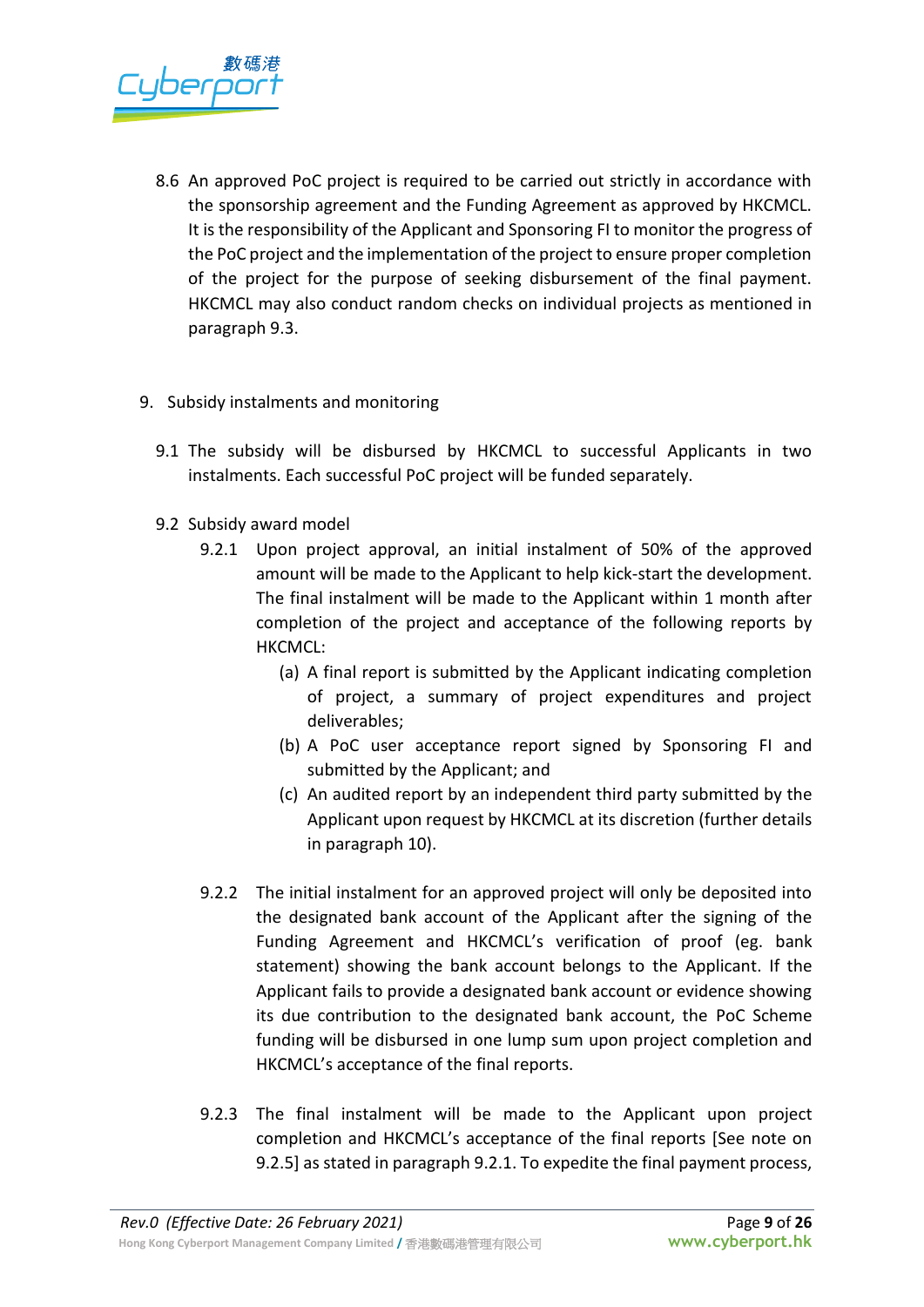

all successful Applicants are recommended to submit via the online portal final reports within 30 calendar days after the completion of the PoC project.

- 9.2.4 Late commencement of the approved project, or late submission of the required documents specified in paragraphs 9.2 and 9.3 may lead to withholding, reduction, or cessation of the subsidy for the PoC project. HKCMCL reserves the right to request full refund of the initial instalment.
- 9.2.5 HKCMCL reserves the right to seek clarifications and/or additional information from the Applicant and/or Sponsoring FI regarding the PoC project, and the right to withdraw the subsidy if in any event the successful Applicant is not able to carry out the responsibilities stated in the Guide. Under normal circumstances, the final instalment will be made upon submission of all the required documents/supplementary information and HKCMCL's acceptance of the final reports.
- 9.3 Monitoring
	- 9.3.1 Successful Applicants are required to provide a progress report and related supporting documents 45 calendar days (90 days for greater complexity and broader usage project) after the Applicant has commenced the project via the online portal. The progress report should review the work completed, work in progress, and work remaining to be done on the project. These sections must include:
		- (a) Direct reference to milestones or deliverables established in the application related to the project;
		- (b) Timeline for when remaining work will be completed; and
		- (c) Any problems encountered or issues that have arisen that might affect completion, direction, requirements, or scope.
	- 9.3.2 The progress report should be endorsed by the Sponsoring FI.
	- 9.3.3 HKCMCL may conduct progress reviews upon acceptance of progress reports, in the form of a field visit, to interview the Applicant and/or the Sponsoring FI for monitoring purposes. Depending on circumstances, HKCMCL may at its discretion elect for a meeting or interview with the Applicant and the Sponsoring FI through online, telephone or other means in lieu of or in addition to a field visit.
	- 9.3.4 Late submission of the progress report may lead to withholding, reduction, or cessation of the subsidy for the PoC project.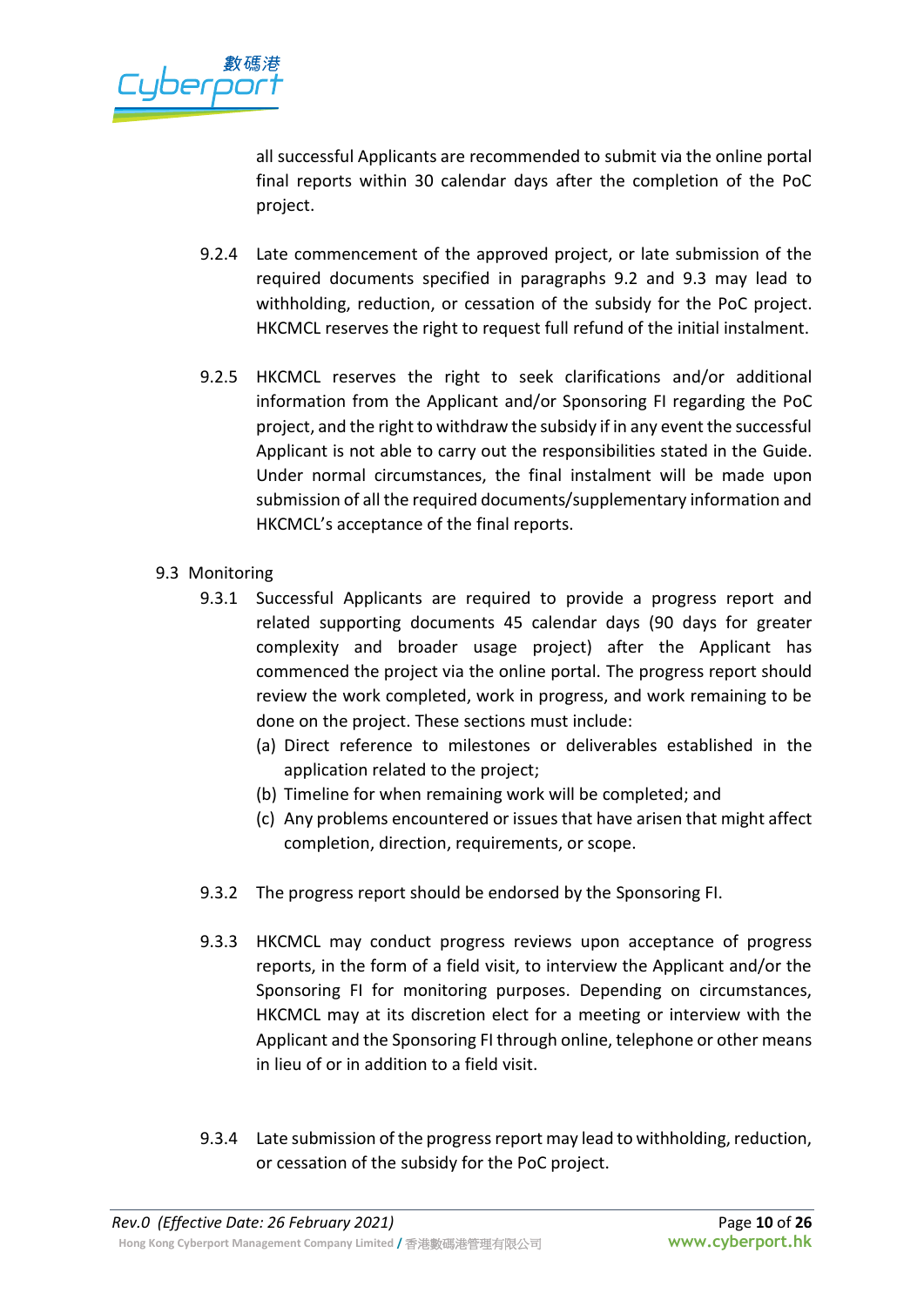

### 10. Auditing Requirement

- 10.1 To ensure that a PoC project is duly carried out, an audited statement may be required for successful Applicants upon request by HKCMCL at its discretion on a case-by-case basis. The audit fee can be covered in the final instalment subject to a limit of HK\$3,000 maximum. Applicant shall absorb any excess fee more than HK\$3,000. The required audit report should be conducted by an independent auditor who must be a Certified Public Accountant holding a practicing certificate registered under the Professional Accountants Ordinance (Cap. 50) (the "auditor"). The Applicant shall specify in the engagement letter for the employment of the auditor that the auditor shall strictly follow the requirements stipulated in the latest version of the "Notes for Auditors" issued by HKCMCL in conducting the audit and preparing the auditor's report for each project. The engagement letter shall also specify that HKCMCL or representatives of HKCMCL or authorised government agencies shall have the right to communicate with the auditor on matters concerning the project deliverables, and the auditor shall provide HKCMCL with access to such project reports and supporting statements for inspection, verification and copying from time to time upon reasonable notice being given by HKCMCL. In conducting the audit, the auditor must comply with the relevant Standards and Statements of Professional Ethics issued and updated from time to time by the Hong Kong Institute of Certified Public Accountants. In the auditor's report, the auditor is required to express an audit opinion as to whether the Applicant has complied, in all material respects, with the terms and conditions of the Funding Agreement and to make full disclosure of any material noncompliance.
- 10.2 To maintain a high level of integrity of the projects under the PoC Scheme, HKCMCL may conduct random checks on individual PoC projects. Successful Applicants are required to keep a proper and separate set of books and records for each PoC project for 7 years after the completion of the project, and produce such books and records for checking by HKCMCL or representatives of HKCMCL or authorised government agencies upon request.
- 10.3 If an Applicant fails to comply with any requirements in the Guide and the terms and conditions stipulated in the Funding Agreement, HKCMCL may cease disbursement of all or any part of the subsidy to the Applicant and/or shall have the right to claim for repayment of the disbursed subsidy in full or in part together with all administrative, legal and other costs incurred and interest accrued up to the date of repayment from the Applicant. Under such circumstances, HKCMCL will inform the Applicant of its decision and reasons.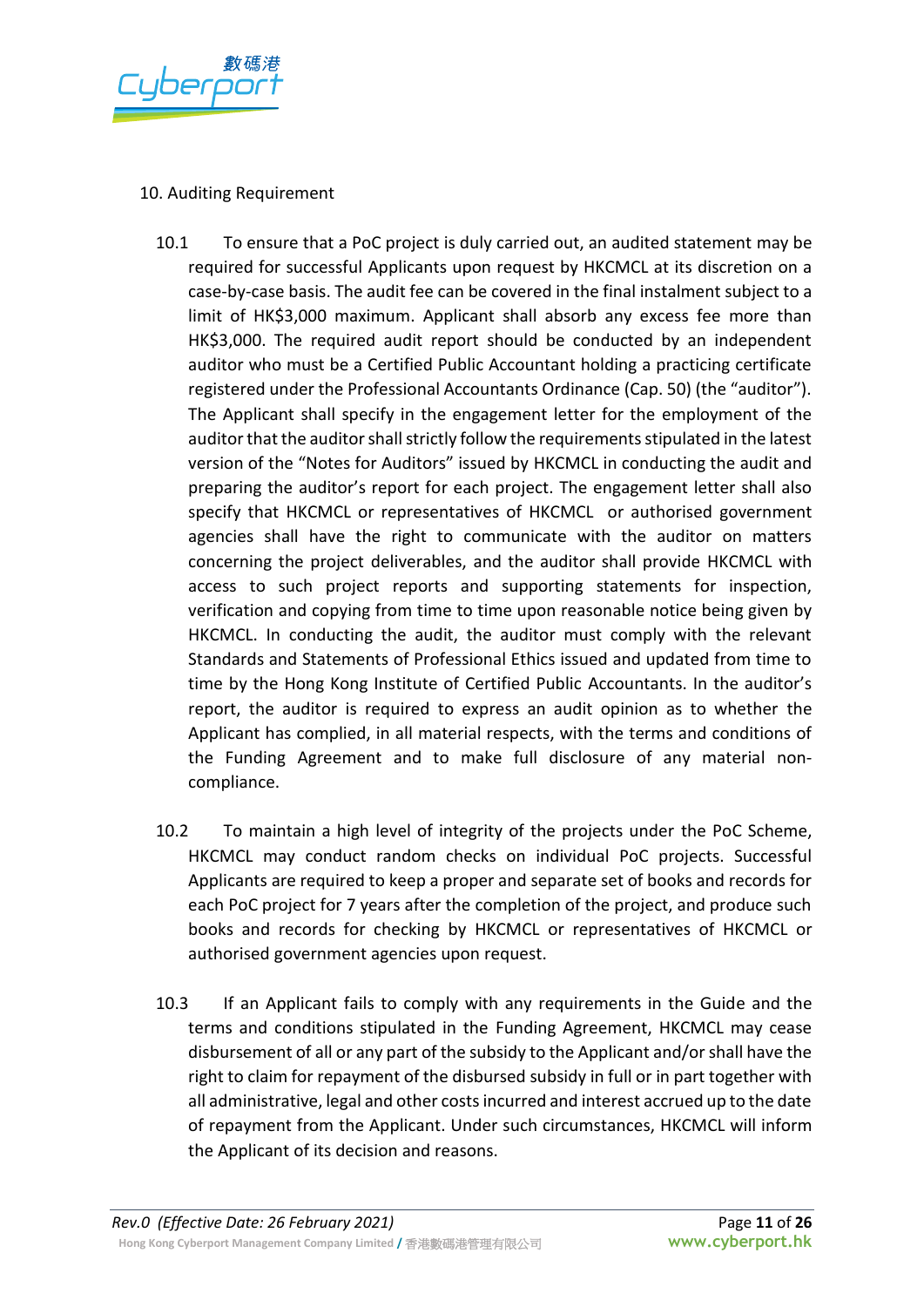- 10.4 The Applicant is not entitled to charge any interest or claim any compensation or relief of whatsoever nature against HKCMCL for any payment of subsidy made or in the event of any withholding of payment of subsidy for any reason whatsoever.
- 11. Changes of Approved PoC Project
	- 11.1 Extension of time
		- 11.1.1 Extension of approved PoC project periods are discouraged and generally not allowed. However, successful Applicants may lodge requests for change in project completion date upon submission of progress report as a result of developmental challenges or external environmental shifts during the course of the project. Such changes need to be strongly justified with valid reasons and supplemented with a revised project plan. The Applicant should submit a change request electronically through the PoC Scheme dedicated website. Recommendations by the Panel may be sought before approval is granted by HKCMCL on a case-by-case basis.
		- 11.1.2 Depending on the circumstances of the PoC project, an extension of the project duration shall be granted at the discretion of Cyberport on a caseby-case basis.
		- 11.1.3 HKCMCL shall have the discretion in deciding whether or not to accept any time extension requests.
	- 11.2 Change of project scope

Change of PoC project scope is not allowed. For any change of project scope before project approval, an Applicant should withdraw the application and submit a new application (provided that the applicable deadlines have not expired). After project approval, no change of project scope is allowed.

#### 12. Termination

- 12.1 HKCMCL may at any time terminate all or any part of the subsidy by giving written notice to the Applicant with immediate effect on the occurrence of any of the following events:
	- (a) the Applicant is in breach of any of the terms and conditions of the Funding Agreement;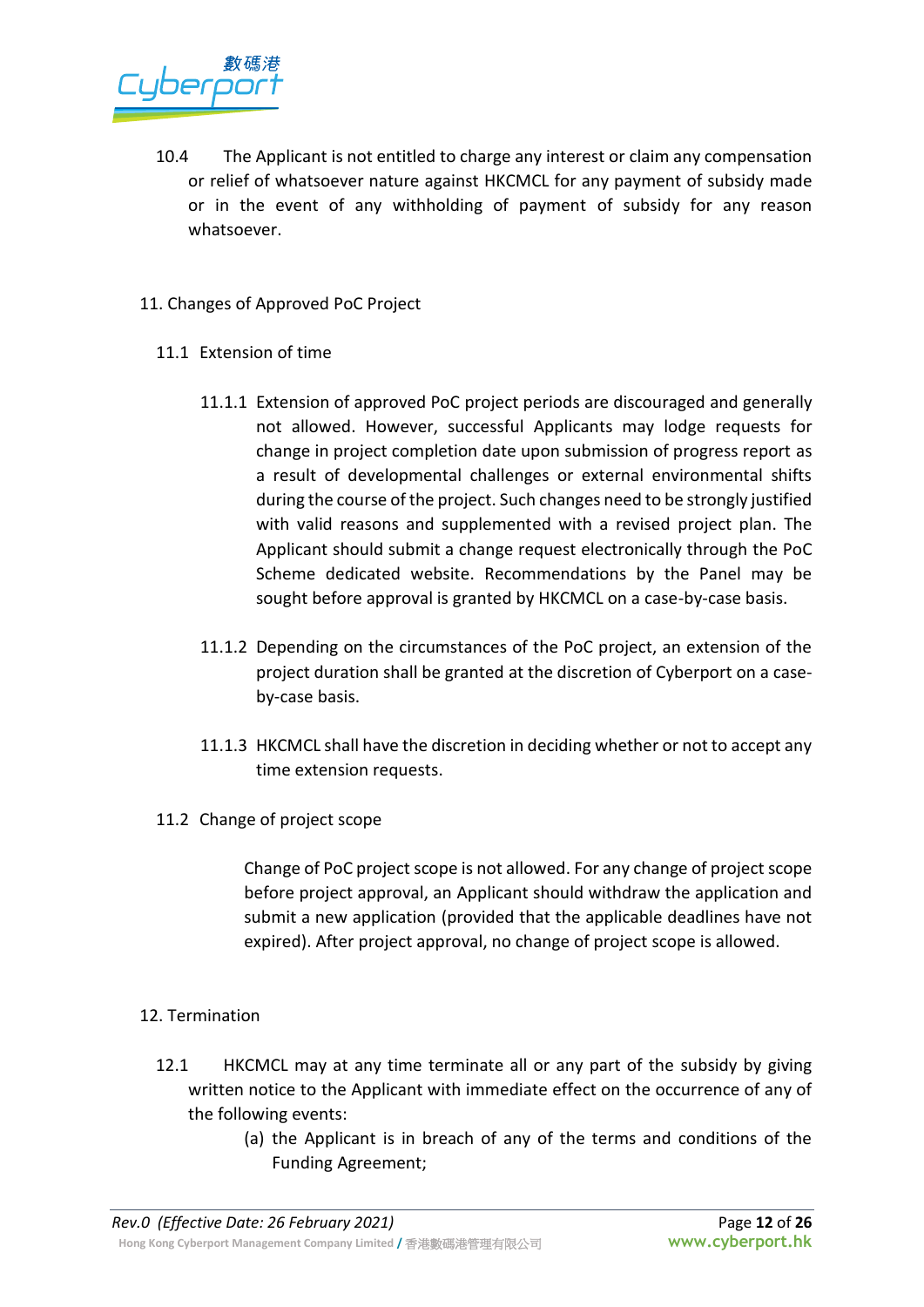

- (b) the project fails in a material way to progress in accordance with the approved proposal;
- (c) HKCMCL forms the opinion that:
	- i. it is unlikely that the project will be completed in accordance with the approved proposal and other requirements in the Funding Agreement; or
	- ii. the project should be terminated in public interest;
- (d) the Applicant or Sponsoring FI has terminated the PoC project (the Applicant should notify HKCMCL in writing immediately to explain the reasons of termination);
- (e) any material change occurs in the management, ownership or control of the Applicant;
- (f) the Sponsoring FI does not meet the criteria in paragraph 5.6 or any material change occurs in the composition of the Sponsoring FI ;
- (g) the Applicant engages in any conduct prejudicial to HKCMCL or the project; or
- (h) the passing of any resolutions, the initiation of any proceedings, or the making of any order which may result in the winding up or dissolution of the Applicant (other than for the purpose of reconstruction or amalgamation) or if a receiver, provisional liquidator, liquidator or administrator is appointed in respect of the whole or any part of its assets or if the Applicant makes an assignment for the benefit of or composition with its creditors generally or threatens to do any of these things or any judgement is made against the Applicant or any similar occurrence under any jurisdiction that affects the Applicant.
- 12.2 Any approved project extension or termination should be documented in the progress report and/or final reports which should be submitted duly to HKCMCL. Evaluation of such cases will be made by HKCMCL at its discretion on a case-by-case basis to determine disbursement of final payment. HKCMCL reserves the right to withdraw the subsidy or request full refund of initial payment at its discretion if in any event the successful Applicant is not able to carry out the responsibilities stated in the Guide. Depending on the extent of the requested changes and the impact of the proposed changes on the outcome of the project, recommendations by the Panel may be sought before approval is granted by HKCMCL on a case-by-case basis.

# 13. Handling of Information

13.1 Subject to the provisions below, information provided by the Applicants in their applications and final project reports will be kept by HKCMCL in confidence and all personal data will be handled in accordance with the relevant provisions of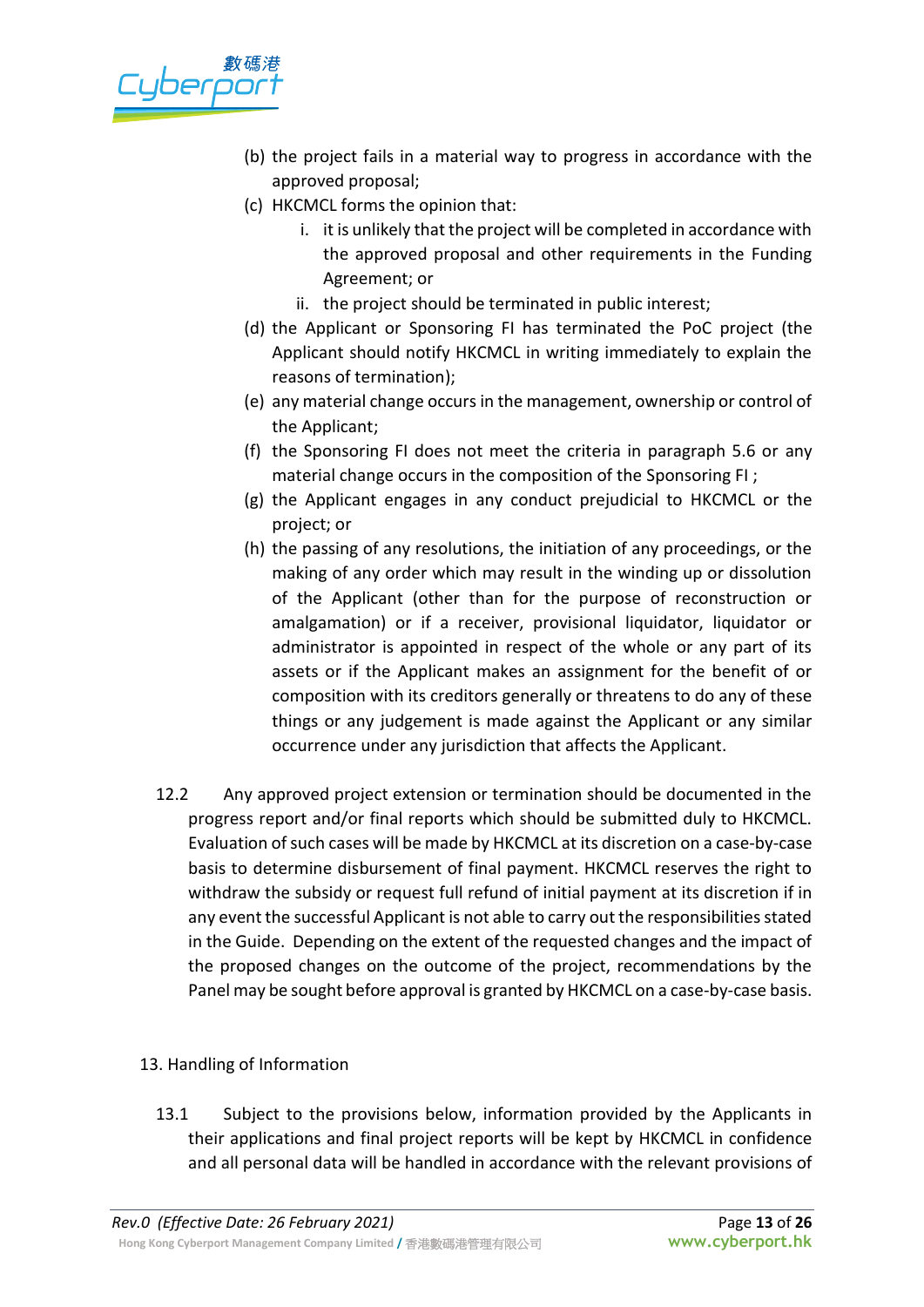

the Personal Data (Privacy) Ordinance (Cap. 486). In this regard, HKCMCL shall have the right to disclose, without further reference to the Applicants, whenever it considers appropriate, information and personal data to other Government bureaux/departments, statutory bodies or third parties for the purposes of processing the application, conducting research and survey, compiling statistics, meeting requirements of the law and/or performing their functions, and if the application is approved, monitoring the project, disbursing funding or related purposes. A summary of approved projects will also be posted on the PoC website for reference. Disclosure may also be made where the explicit consent to such disclosure is given by the Applicant and Sponsoring FI. In submitting the application form and signed sponsorship agreement, each Applicant and Sponsoring FI irrevocably and unconditionally authorises HKCMCL to make and consents to HKCMCL making any of the aforesaid disclosure.

- 13.2 By submitting an application, an Applicant is regarded to have agreed to, and to have obtained from the project coordinator, the business representative, the IT coordinator and each individual whose information (including personal data) is provided in the application, his/her consent for the disclosure, use and further disclosure by HKCMCL of the information (including personal data) for the purposes set out above.
- 14. Accuracy and completeness of applications

It is the responsibility of the Applicant to complete an application form, progress report and the final reports timely and truthfully, and to provide all supporting documents for the application and for the disbursement of the subsidy. Inaccurate and incomplete information will affect the processing of application or disbursement of funding. Any omission or misrepresentation of information may lead to rejection of applications, cancellation of applications approved, and part or full recoupment of funding awarded.

- 15. Probity policy for Applicants
	- 15.1 To ensure the openness, fairness and integrity of the PoC Scheme, each Applicant shall:
		- a) Comply with the Prevention of Bribery Ordinance (Hong Kong Legislation Cap. 201) and advise its employees, agents, subcontractors and other personnel who are in any way involved in its application/project (the "Personnel") that they shall comply with the same, and that they are not allowed to offer, solicit or accept from any person any advantages as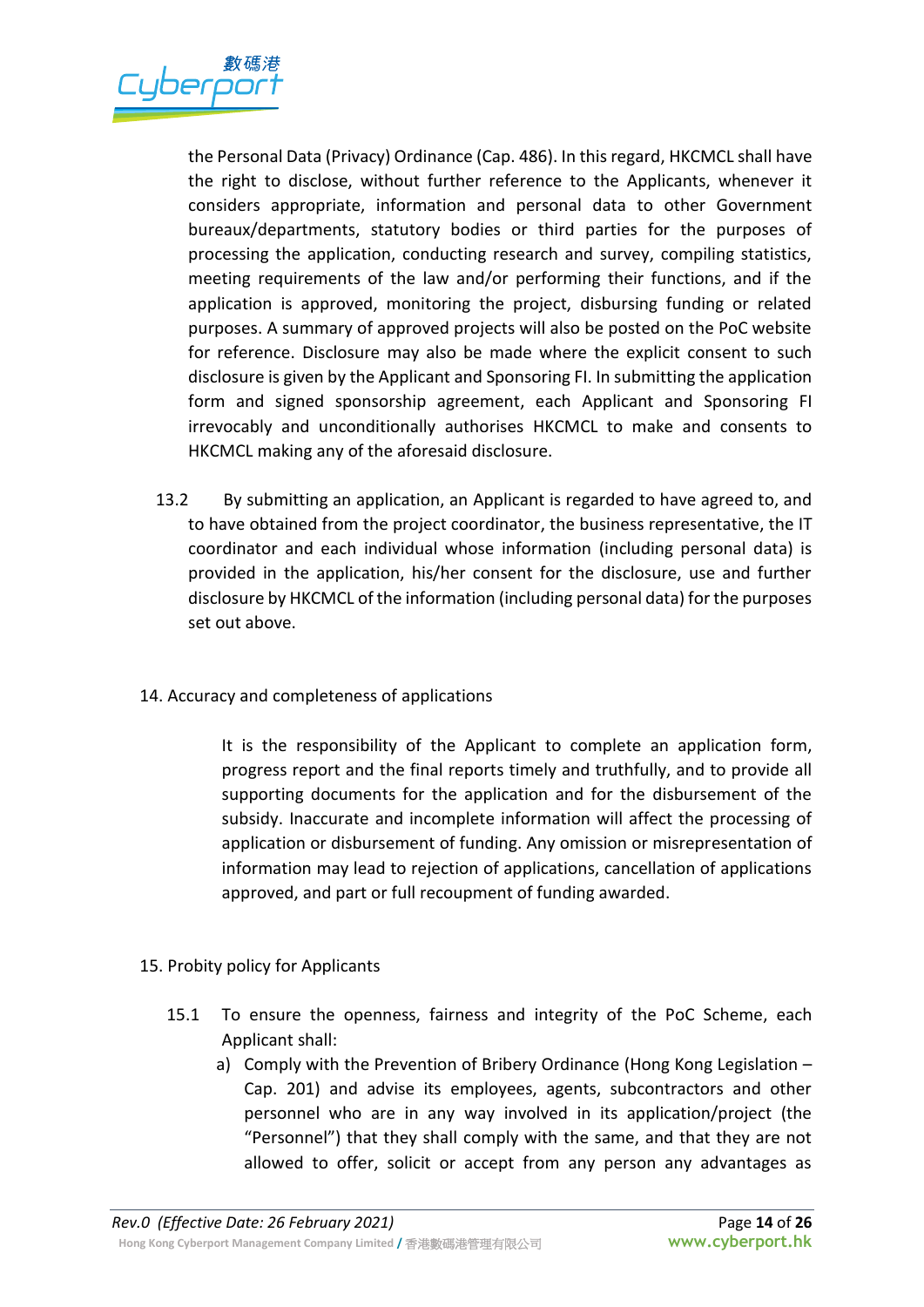

defined in the Prevention of Bribery Ordinance in relation to the application/project;

- b) Not offer or give or agree to give any person employed by HKCMCL, or any members acting on its behalf, any gift, or favour during the subsidy period or as an inducement or reward for such person's doing or forbearing to do or for having done or forborne to do any act in relation to the PoC Scheme or for showing or forbearing to show favour or disfavour to any person in relation to the PoC Scheme;
- c) Promptly declare and notify HKCMCL in writing of any potential or actual conflicts of interest upon becoming aware of the same. "Conflicts of interest" shall include (but are not limited to) any situation where the personal/financial interest of an Applicant or its Personnel, conflict or compete, or may be expected to conflict or compete, with the role, duties and/or impartiality of such Applicant or Personnel under the PoC Scheme;
- d) Apply the funding prudently, efficiently and solely for the purpose of the project approved under the PoC Scheme;
- e) Abide by the principles of openness, fairness and competitiveness in the procurement of any goods/services in connection with the PoC Scheme; and
- f) Take all necessary measures (including by way of a code of conduct or contractual provisions) to ensure that its Personnel are aware of and comply with the requirements under this policy.

It is an offence in law to obtain property/pecuniary advantage by deception or assisting persons to obtain property/pecuniary advantage under the PoC Scheme. Any person who does so may be liable to legal proceedings.

# 16. Compliance with the laws of Hong Kong and in other jurisdictions

Applicants in the PoC Scheme must comply with all local laws and regulations when conducting their business, and also those in other jurisdictions when conducting business there or where applicable.

# 17. Disclaimer

HKCMCL serves only as an administrator of the PoC Scheme. By assessing or approving an application, HKCMCL does not provide any guarantee or endorsement regarding the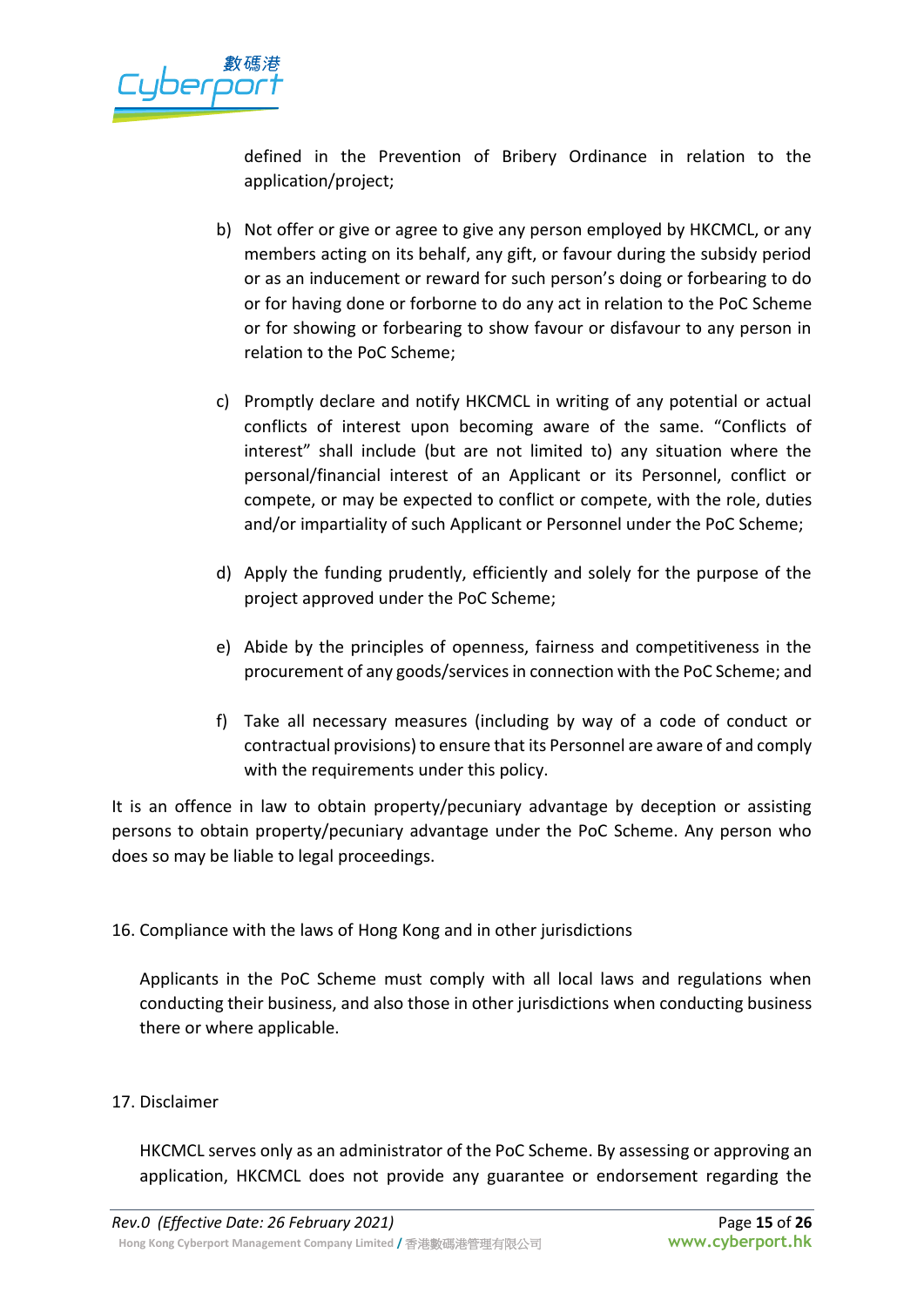

Applicant or its project. The Applicant shall be solely responsible for ensuring the suitability of the Applicant itself and the Sponsoring FI for the PoC Scheme. HKCMCL reserves the right to change the eligibility criteria and details of the arrangements as set out above from time to time without prior notice. HKCMCL disclaims any responsibility or liability over any dispute as between the Applicant and the Sponsoring FI.

### 18. Warranties and Indemnity

- 18.1 By submitting an application, the Applicant warrants that:
	- a) It has provided true, full and accurate information to HKCMCL.
	- b) It has complied and will comply with the provisions of the Guide.
	- c) It has obtained all relevant consent from the Sponsoring FI in relation to the use and provision of PoC project-related data to HKCMCL.
- 18.2 The Applicant shall indemnify HKCMCL against all liabilities, costs, expenses, damages and losses (including but not limited to any direct, indirect or consequential losses, loss of profit, loss of reputation and all interest, penalties and legal costs and all other reasonable professional costs and expenses) suffered or incurred by HKCMCL arising out of or in connection with any breach of the Guide, including but not limited to any breach of the warranties contained in this paragraph 18.

#### 19. Governing Law

The validity, performance and construction of the provisions of the Guide shall be governed by the laws of Hong Kong and be subject to the exclusive jurisdiction of the courts of Hong Kong.

#### 20. Third Party Rights

No third party may enforce any provision of the Guide by virtue of the Contracts (Rights of Third Parties) Ordinance.

#### 21. Enquiries

Contact HKCMCL for any queries about applications. Email: pocsubsidy@cyberport.hk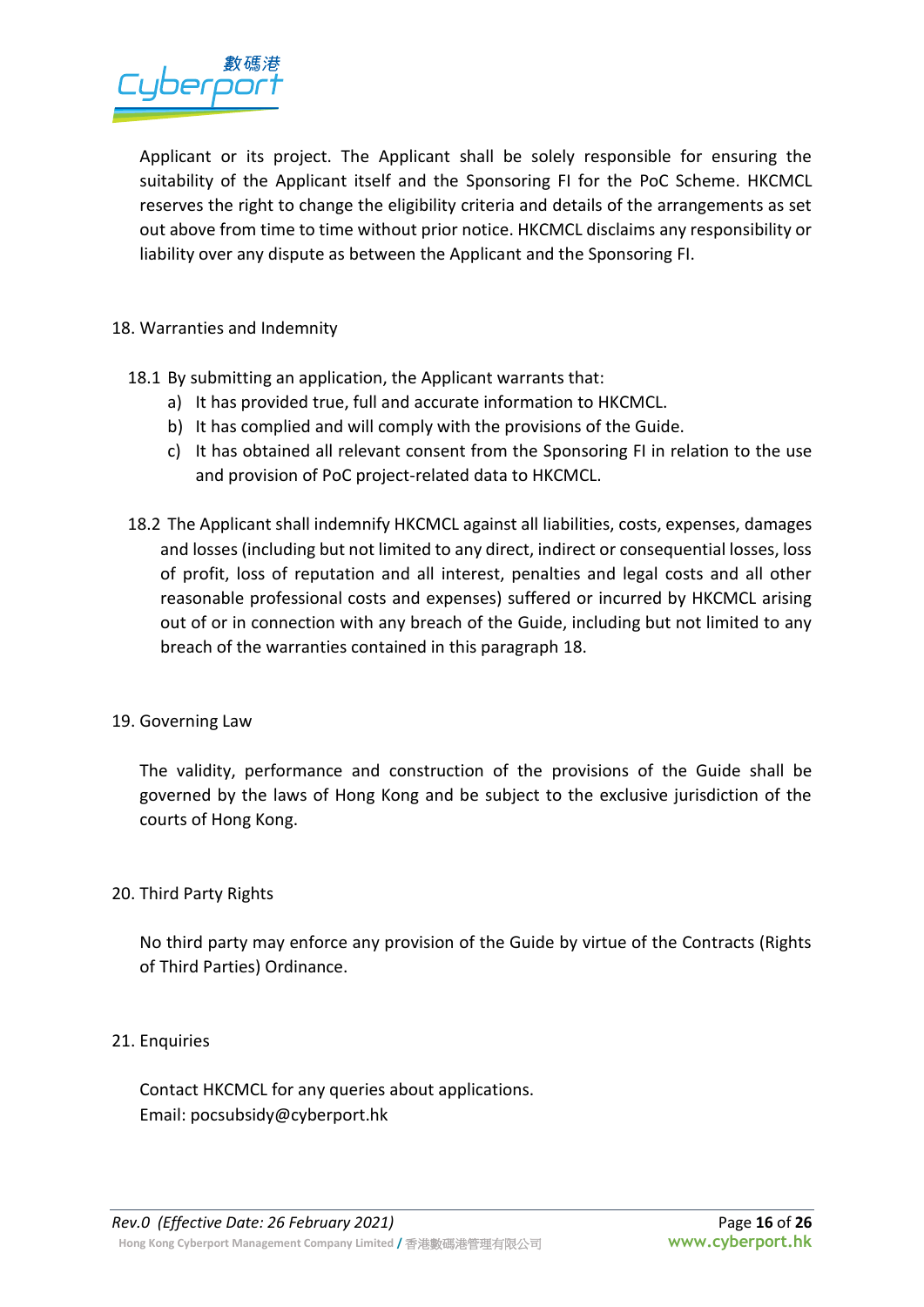

# Appendix 1 - List of Recognised Fintech Fields

| <b>Key Segment</b>     | <b>Fintech Activities</b>     | <b>Further Explanation (where</b>                                                   |
|------------------------|-------------------------------|-------------------------------------------------------------------------------------|
|                        |                               | appropriate)                                                                        |
| Asset                  | Robo-Advisor                  | Financial advice on investment products                                             |
| Management             |                               | that is provided with no or limited human                                           |
|                        |                               | intervention and relies on technology to                                            |
|                        |                               | automate the client onboarding process                                              |
|                        |                               | and the generation of advice through                                                |
|                        |                               | algorithm-based tools.                                                              |
|                        | Micro-Investing               | micro-investing<br>platform<br>is<br>A<br>an                                        |
|                        |                               | application that allows users to regularly                                          |
|                        |                               | of<br>small<br>sums<br>money<br>for<br>save<br>investments such as stock and mutual |
|                        |                               |                                                                                     |
|                        |                               | fund monthly investment scheme.<br>Solution to improve the operations of            |
| <b>Bank Operations</b> | <b>Banking Infrastructure</b> | financial institutions, as such as API                                              |
|                        |                               | integration<br>with<br>banks, white-label                                           |
|                        |                               | mobile solutions, and big data analytics.                                           |
| <b>Blockchain</b>      | Food industry                 | Solution to help farmers, distributors and                                          |
|                        |                               | retailers build trust and make our food                                             |
|                        |                               | by improving visibility<br>safer,<br>and                                            |
|                        |                               | accountability in every step of the food                                            |
|                        |                               | supply.                                                                             |
|                        | <b>Global Trade</b>           | Solution to give industry participants                                              |
|                        |                               | access to one truth across the supply                                               |
|                        |                               | chain with an open and neutral platform                                             |
|                        |                               | updated and validated in near real-time.                                            |
|                        | <b>Trade Finance</b>          | Solution<br>build<br>to<br>trading<br>new                                           |
|                        |                               | partnerships, improve funding liquidity,                                            |
|                        |                               | business<br>models<br>create<br>new<br>and                                          |
|                        |                               | engineered to transform trade finance.                                              |
|                        | Cross-border payments         |                                                                                     |
|                        | Identity protection           |                                                                                     |
|                        | Supply Chain                  | Solution to drive innovative mobility                                               |
|                        |                               | services, supply chain traceability and                                             |
|                        |                               | more secure financial transactions.                                                 |
|                        | Government                    | Solution to ensure data governance to                                               |
|                        |                               | protect citizen information, maintain                                               |
|                        |                               | trust and ensure the accuracy of public<br>records. From issuing identification and |
|                        |                               | registering property to administering                                               |
|                        |                               | elections and enforcing laws.                                                       |
|                        |                               |                                                                                     |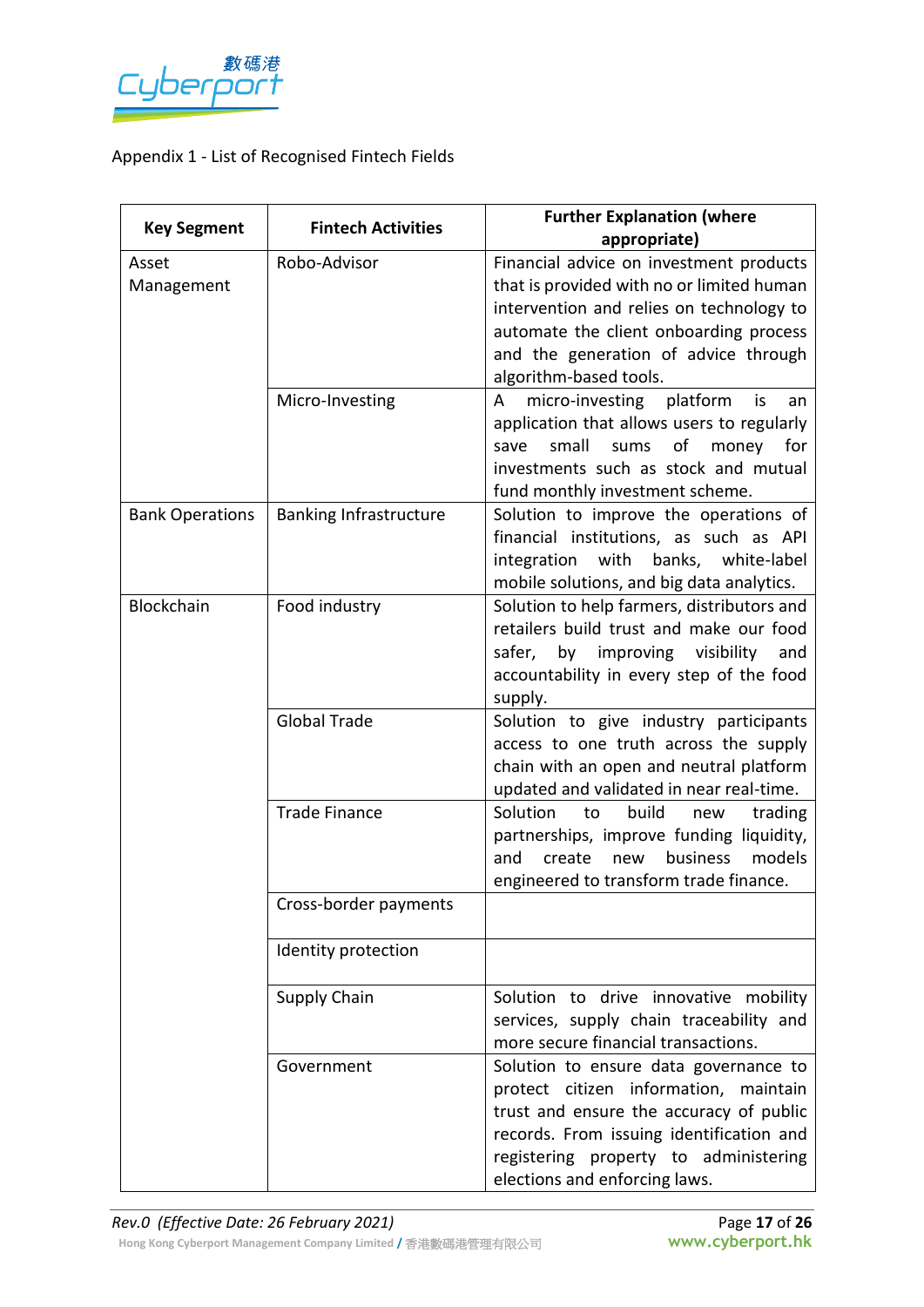

|                        | Healthcare                         | Solution to streamline clinical data across<br>organizations and enable patients to<br>control their medical data to increase the<br>quality of care.                                                     |
|------------------------|------------------------------------|-----------------------------------------------------------------------------------------------------------------------------------------------------------------------------------------------------------|
|                        | Insurance                          | Solution to revolutionize the trust that<br>powers insurance with an immutable<br>foundation of transparency and shared<br>purpose.                                                                       |
|                        | Media and Entertainment            | Solution to design and develop an<br>ecosystem of trust around digital content<br>music, movies, television,<br>usage<br>$\overline{\phantom{m}}$<br>advertising, loyalty points and more.                |
|                        | Digital Asset Custodian<br>Service | New technology in a well-established<br>system. To enable companies to protect,<br>store and use their digital assets freely.                                                                             |
|                        | Digital Asset Exchange             |                                                                                                                                                                                                           |
|                        | <b>Asset Tokenization</b>          | Asset tokenization is the process of<br>ownership<br>rights<br>converting<br>in<br>a<br>particular asset, including real estate into<br>a digital token on a blockchain.                                  |
| <b>Capital Raising</b> | Crowdfunding                       |                                                                                                                                                                                                           |
|                        | <b>Equity Crowdfunding</b>         | Companies that allow private business to<br>raise capital in exchange for equity and<br>for investors to participate in private<br>securities markets.                                                    |
| Data and<br>Analytics  | Credit reference                   | credit worthiness<br>Measure the<br>οf<br>companies and individuals.                                                                                                                                      |
|                        | Capital market                     | Allow financial institutions to take a far<br>holistic view of how<br>their<br>more<br>businesses are performing, and providing<br>completer and more insightful to support<br>strategic decision making. |
|                        | Insurance                          | experience<br>Improve<br>customer<br>significantly,<br>whilst<br>cutting<br>claims<br>handling time and costs, and eliminating<br>fraud.                                                                  |
| Deposit and<br>Lending | Digital Banking                    | Deposit-taking<br>institutions<br>that<br>are<br>members of a deposit insurance scheme<br>and deliver banking services primarily<br>through electronic channels instead of<br>physical branches.          |
|                        | Fintech balance sheet<br>lending   | Credit activity facilitated by internet-<br>platforms (not operated<br>based<br>by<br>commercial banks) that use their own<br>balance sheet in the ordinary course of                                     |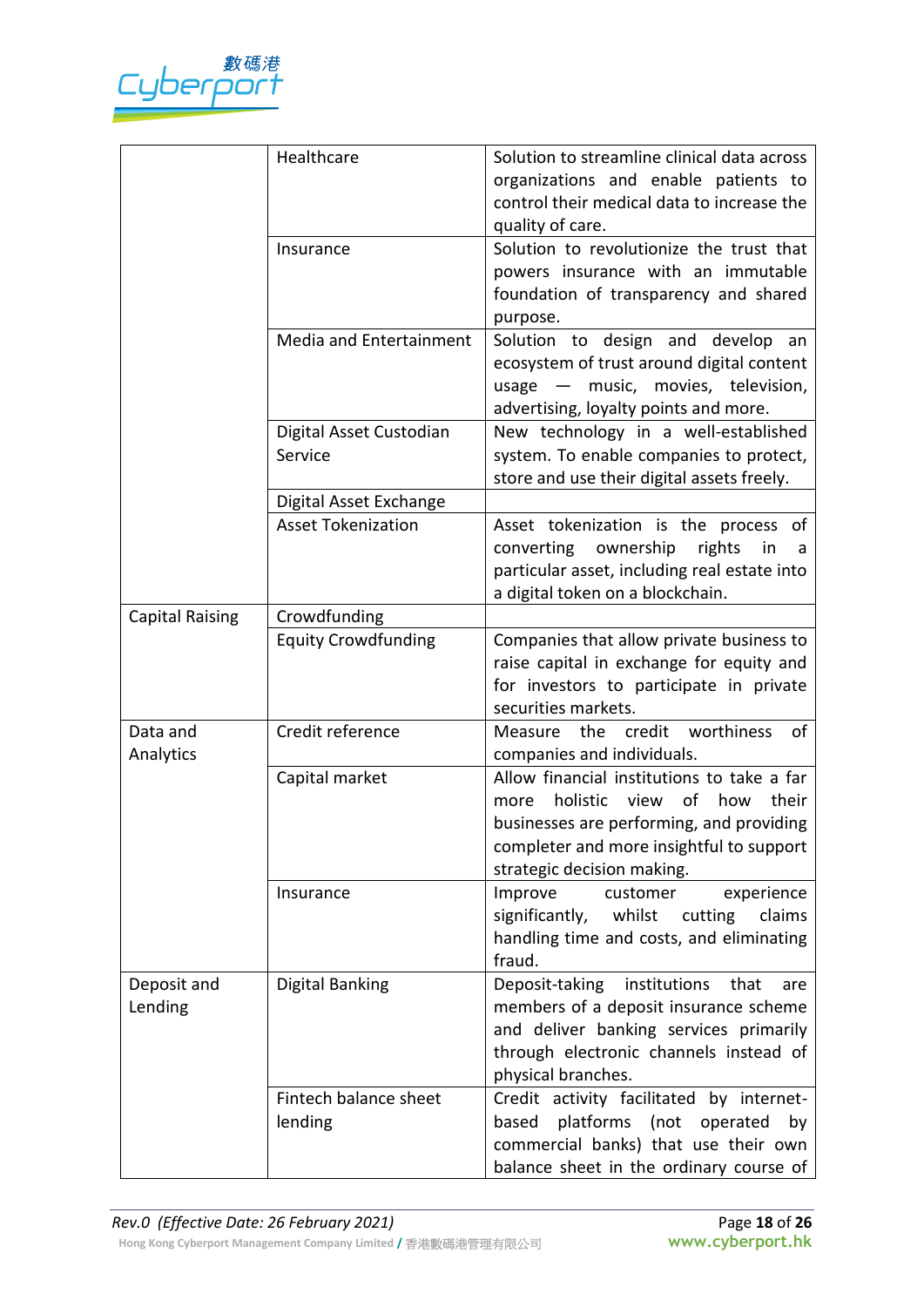

|             |                             | business to intermediate borrowers and                         |
|-------------|-----------------------------|----------------------------------------------------------------|
|             |                             | lenders.                                                       |
|             | Crowdfunding                |                                                                |
|             | <b>Business Lending</b>     | Offer new solutions for business to raise                      |
|             |                             | debt financing and have their credit risk                      |
|             |                             | assessed.                                                      |
|             | Consumer and                | Offer new solutions for consumers and                          |
|             | <b>Commercial Banking</b>   | small and medium sized business (SMBs)                         |
|             |                             | to interface with banking services.                            |
|             | <b>Consumer Lending</b>     | Offer new solutions for consumers to                           |
|             |                             | obtain personal loans and have their                           |
|             |                             | credit risk assessed.                                          |
| Financial   | <b>Personal Finance</b>     | Provide offers for consumers to manage                         |
| Management  |                             | their personal finances.                                       |
|             | <b>SMB Tools</b>            | Offer solutions that help SMBs manage                          |
|             |                             | their finances.                                                |
| Financial   | <b>Risk Management</b>      | Software and service to manage internal                        |
| Software    |                             | and external risk.                                             |
|             | Payments                    | Software and service to manage payment                         |
|             |                             | services.                                                      |
|             | <b>Banking</b>              | Software<br>and<br>service<br>manage<br>to                     |
|             |                             | enterprise workflow of banks.                                  |
|             | Asset Management and        | Software and service to manage the                             |
|             | <b>Capital Markets</b>      | workflow<br>of<br>enterprise<br>asset                          |
|             |                             | management and investment banks.<br>Software<br>and<br>service |
|             | Insurance                   | to<br>manage<br>enterprise workflow of insurance firms.        |
|             | Accounting                  | Software<br>and<br>service<br>to<br>manage                     |
|             |                             | enterprise workflow of accounting and                          |
|             |                             | audit firm.                                                    |
| Insurance   | <b>InsurTech business</b>   | The insurance-specific branch of Fintech.                      |
|             | models                      | the insurance sector, the term<br>In.                          |
|             |                             | InsurTech is used to refer both to the use                     |
|             |                             | of digital technologies as well as to new                      |
|             |                             | business models that have the potential                        |
|             |                             | to transform the insurance business.                           |
| Insurance   | Insurance Comparison/       | Serve as a marketplace for consumers to                        |
| Customer    | Marketplace                 | buy insurance of any kind (car to home to                      |
| Acquisition |                             | health), or compare different insurance                        |
|             |                             | providers.                                                     |
|             | <b>Insurance User</b>       | Companies<br>that<br>insurance<br>help                         |
|             | Acquisition                 | companies to find and manage new leads                         |
|             |                             | and then acquire those leads as client.                        |
| Insurance   | Consumer Insurance          | Empower consumers to manage their                              |
| Operation   | <b>Management Platforms</b> | insurance and claims, including mobile                         |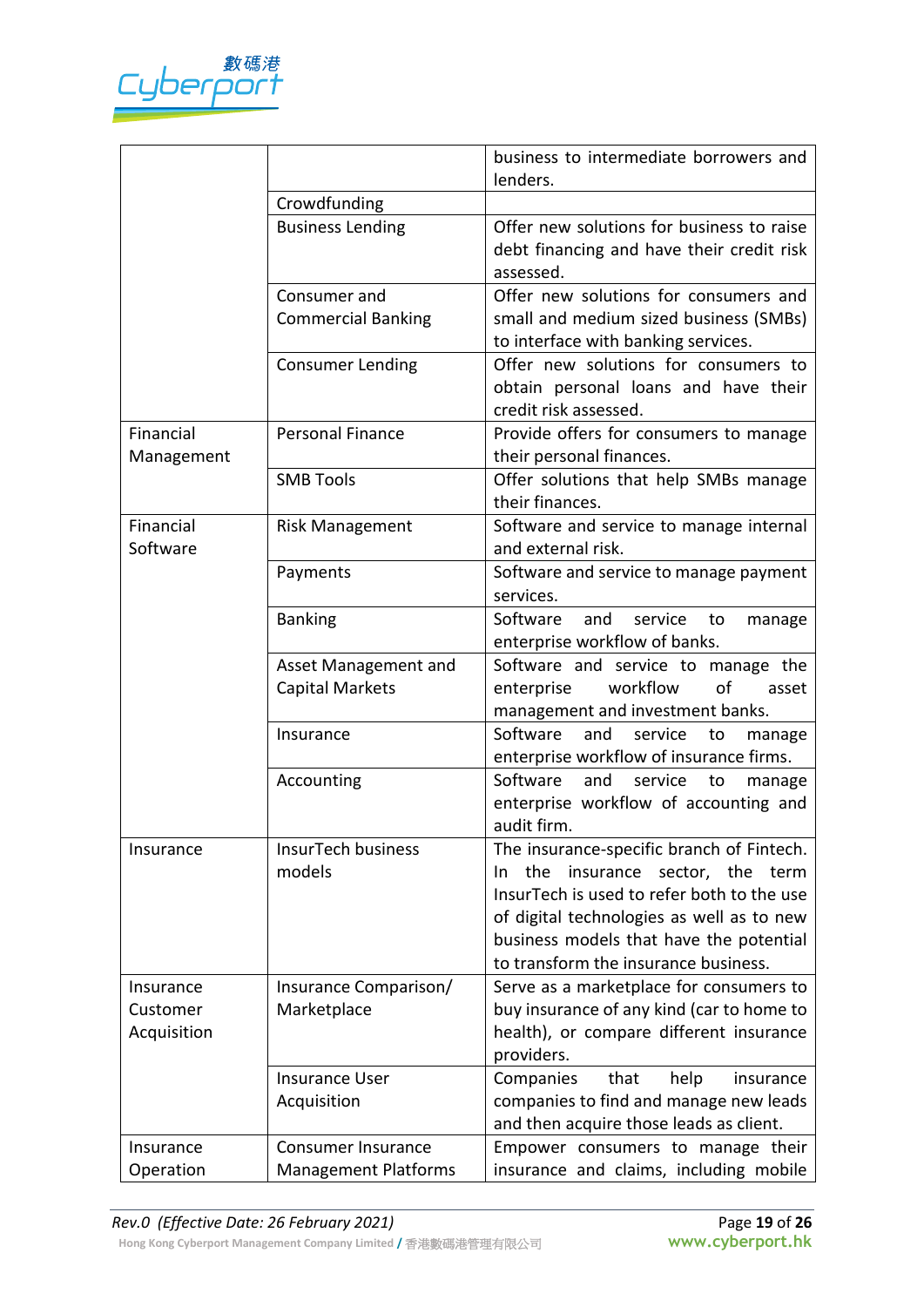

|               |                               | apps that allow uses to file claims right at |
|---------------|-------------------------------|----------------------------------------------|
|               |                               | the spot of an accident.                     |
|               | Insurance                     | Companies that collect, process, and         |
|               | Data/Intelligence             | analyse data analytics and business          |
|               |                               | intelligence for the insurance industry.     |
|               | Insurance                     | Companies that help insurance with their     |
|               | Infrastructure/Backend        | day-to-day operations, including CRM         |
|               |                               | agents, communication tools and claim        |
|               |                               | filling tools.                               |
| Investment    | <b>Financial Research and</b> | Provide information services that enable     |
| Management    | Data                          | investors to make better investment          |
|               |                               | decisions.                                   |
|               | Institutional Investing       | Software and services empower wealth         |
|               |                               | manager, hedge fund managers, and            |
|               |                               | professional<br>traders<br>their<br>manage   |
|               |                               | portfolio and optimize returns.              |
|               | <b>Retail Investing</b>       | Provide new technology and solutions for     |
|               |                               | consumers to invest in various securities.   |
| P2P Insurance | P <sub>2</sub> P Insurance    | Companies to offer P2P insurance, in         |
|               |                               | which a group of policyholders jointly pay   |
|               |                               | for the insurance of an item that they       |
|               |                               |                                              |
|               |                               | mutually own, share, or rent (such as car,   |
|               |                               | a house or medical equipment).               |
| Payments,     | Digital payment services      | Make use of technology to facilitate         |
| Clearing and  |                               | payment transactions by transferring         |
| Settlement    |                               | money, clearing or settling balances         |
|               |                               | digitally, without the use of physical       |
|               |                               | money.                                       |
|               | E-Money                       | The issuance of debt-like instruments (e-    |
|               |                               | money) for the purpose of facilitating       |
|               |                               | payment transactions. From a balance         |
|               |                               | sheet perspective, e-money represents a      |
|               |                               | fixed value claim on its issuer (e-money     |
|               |                               | provider) that guarantees redemption at      |
|               |                               | a pre-established face value denominated     |
|               |                               | in fiat currency.                            |
| Payment       | <b>Consumer Payments</b>      | Offer technology and services centred        |
|               |                               | around payment issuers and consumers.        |
|               | <b>Financial Transaction</b>  | Provide solution to secure transactions,     |
|               | Security                      | authenticate users and prevent fraud.        |
|               | <b>International Money</b>    | Empower businesses and individuals to        |
|               | Transfer                      | send money abroad easily and cheaply         |
|               |                               | with new technology.                         |
|               | Payments Backend and          | Focus on payment issuers/acquirers and       |
|               | Infrastructure                | the infrastructure enabling payments.        |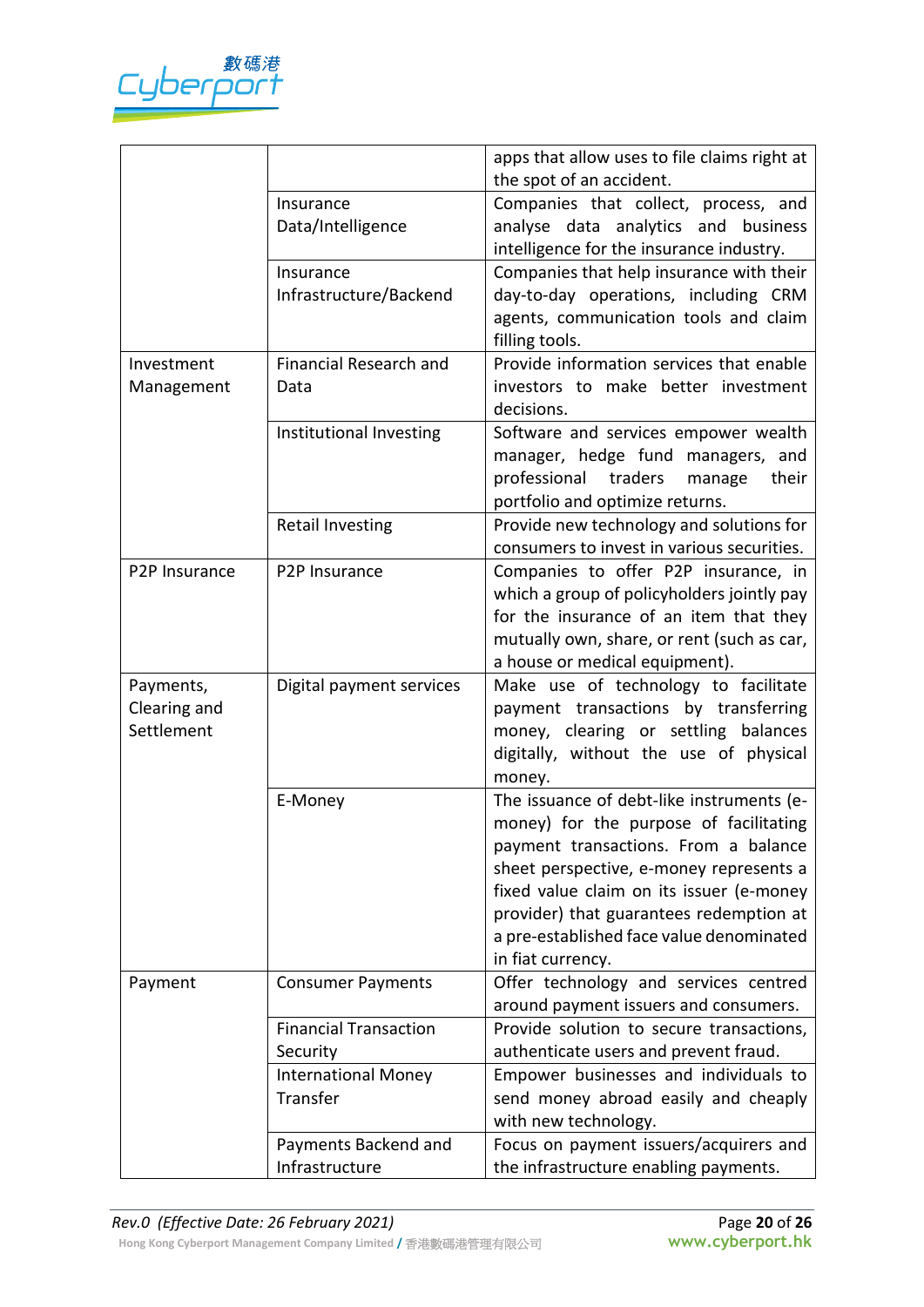

|                       | Point of Sale Payments                                                              | Focus on payment acquirers, providing<br>physical payment solutions for brick-and-<br>mortar business and organizations.                                               |
|-----------------------|-------------------------------------------------------------------------------------|------------------------------------------------------------------------------------------------------------------------------------------------------------------------|
| Personal<br>Insurance | Auto Insurance                                                                      | Offer<br>insurance, including<br>car<br>car<br>telematics products which detect your<br>behaviour<br>mileage<br>driving<br>and<br>to<br>customize your insurance plan. |
|                       | <b>Employee Benefits</b><br>Platforms                                               | Facilitate enterprises build or acquire<br>employee benefits platforms that deliver<br>healthcare and other insurance products<br>to their employees.                  |
|                       | Life, Home, Property and<br>Casualty Insurance                                      | Offer life, home and property insurance,<br>as well as other kinds of insurance such as<br>disability and marriage insurance.                                          |
| Platforms             | P2P lending                                                                         | Offer a variety of new and direct financial<br>models<br>that<br>lenders<br>connect<br>to<br>borrowers.                                                                |
|                       | <b>Trading Platforms</b>                                                            | Trading platforms cover a broad range of<br>unregulated trading venues including<br>multilateral<br>facilities<br>trading<br>and<br>systematic intermediaries.         |
|                       | Personal Wealth                                                                     | Cover intermediary, direct to consumer<br>and corporate platforms.                                                                                                     |
|                       | Aggregators                                                                         | Distributor for a variety of financial<br>products.                                                                                                                    |
| RegTech               | Data management<br>solutions                                                        |                                                                                                                                                                        |
|                       | Tax, Risk, or Record<br>management solutions                                        |                                                                                                                                                                        |
|                       | <b>KYC (Know Your</b><br>Customer) and AML (Anti-<br>Money Laundering)<br>solutions |                                                                                                                                                                        |
|                       | <b>Trade Monitoring</b>                                                             | Technology<br>and<br>solutions<br>track<br>transactions and leverage AI to identify<br>potentially malicious or noncompliant<br>transactions.                          |
|                       | Regulatory reporting or<br>change management<br>software                            | Solutions addressing this category of<br>RegTech keep companies up to date on all<br>relevant regulatory developments.                                                 |
|                       | Solutions that solve<br>specific problems (such as<br>GDPR)                         | Risk-focused RegTech identifies gaps in a<br>business'<br>and<br>processes<br>highlights<br>potential regulatory pitfalls.                                             |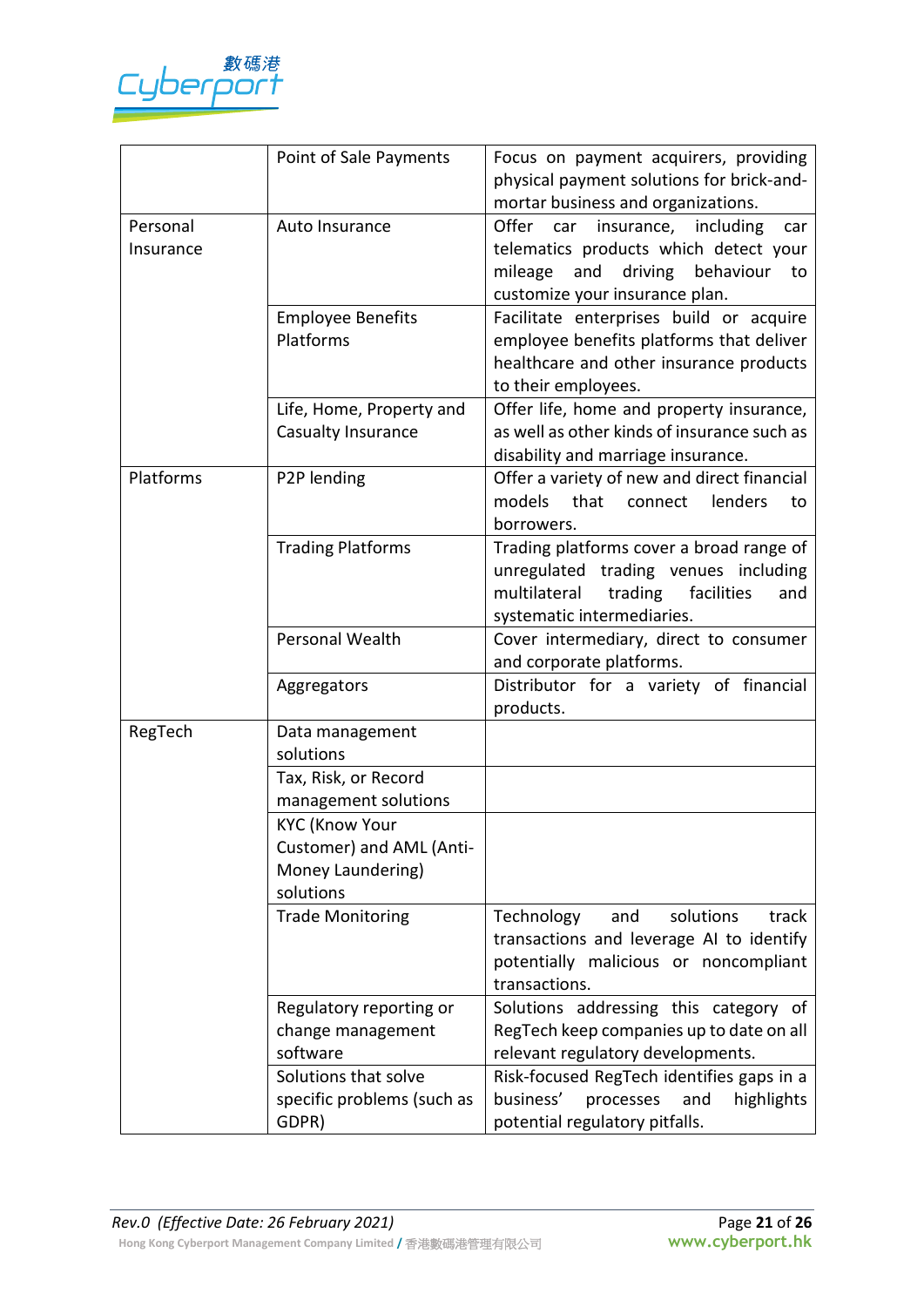

Remarks: The scope of services and fintech fields above is not meant to be exhaustive. Eligibility of applicants will be separately verified and assessed where necessary.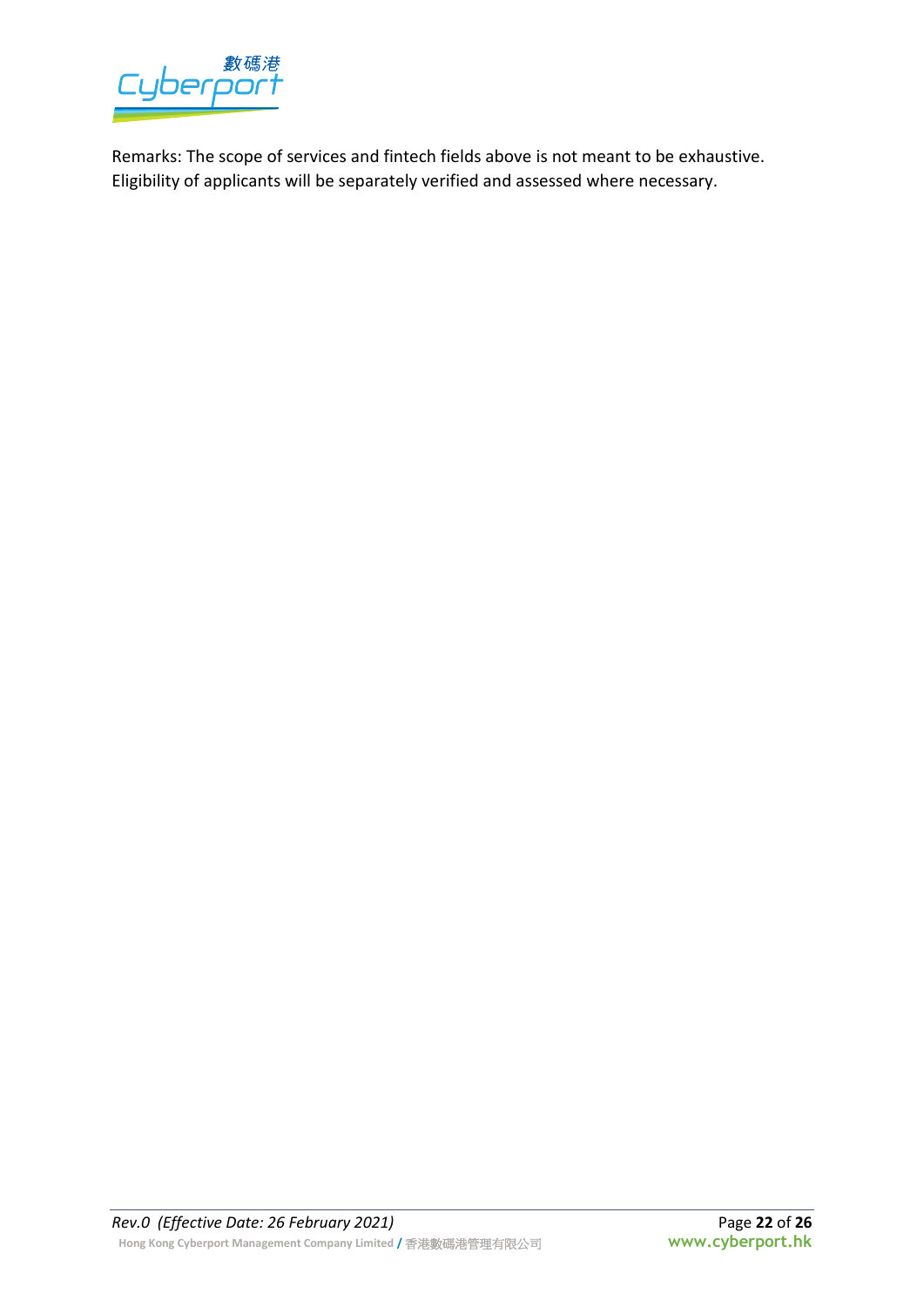

# Appendix 2 - Documents Required for Application Submission

- Application Form
- Project Proposal
- Bank statement of one of the last three months
- Signed PoC sponsorship agreement(s) with Sponsoring FI(s)
- Copy of Form 1(a)/1(c) of the Business Registration Office of the Applicant
- If necessary, HKCMCL should require copies of the documentary evidence proving that the Applicant has substantive business operations in Hong Kong such as

a) Signed client agreement with the name of client and scope of service

b) Proof of concept of prior projects

c) Fundraising record – for FinTech companies that have not yet generated any revenue

d) Company member of recognised industry organisations and associations (see Appendix 3)

e) FinTech related vendor or service provider of the licensee under the recognised bodies (see Appendix 4)

f) FinTech related award or business recognition (see Appendix 5)

g) Other equivalent proof of FinTech activities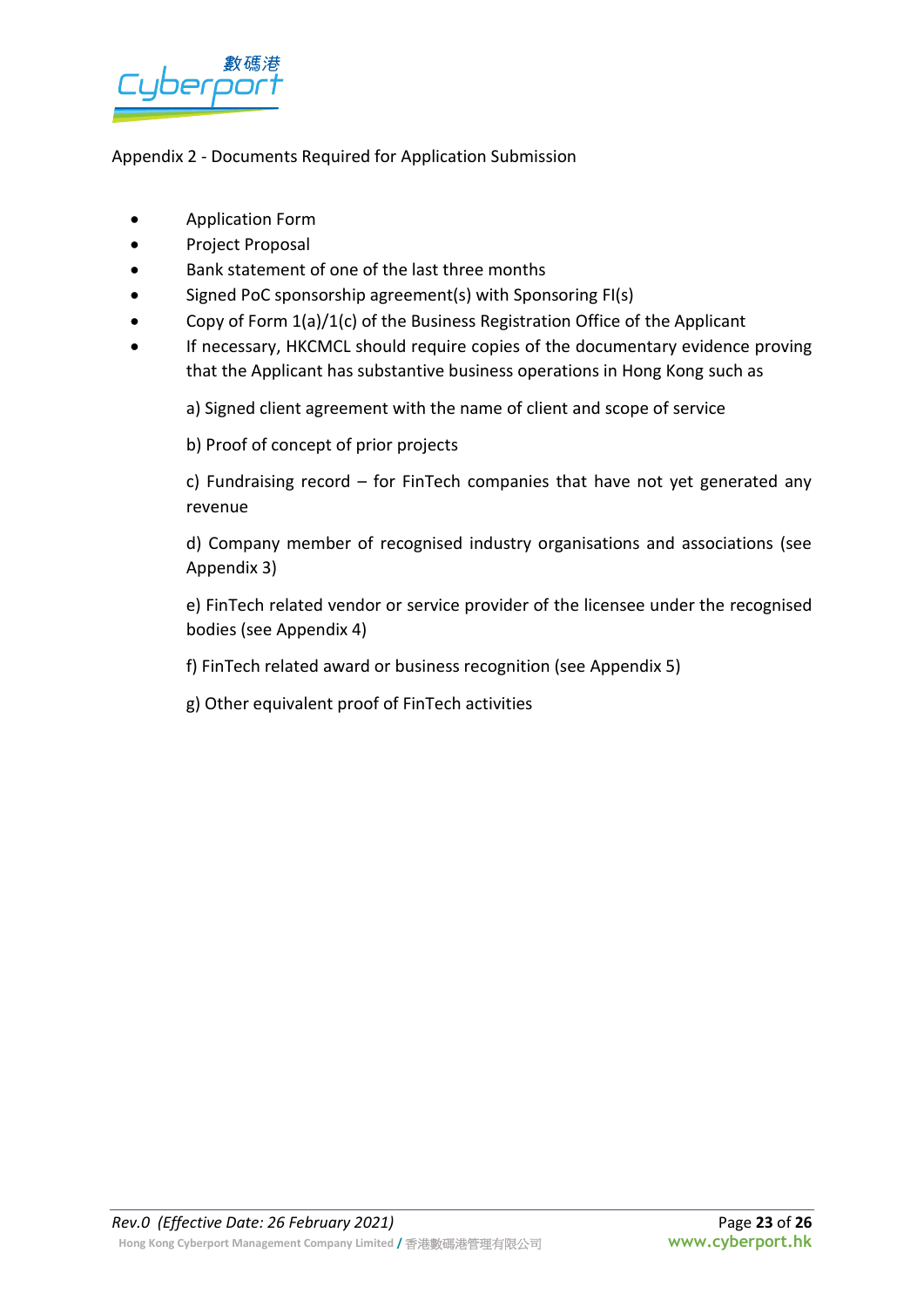

Appendix 3 - Recognised industry organisations and associations

This is by no means an exhaustive list, but it gives an indication of the type of eligible industry organisations and associations.

- Hong Kong Cyberport Management Company Limited (and related companies in the community)
- Hong Kong Science and Technology Parks Corporation (and related companies in the community)
- FinTech Association of Hong Kong (FTAHK)
- Hong Kong Fintech Society (HKFTS)
- Other associations with similar or equivalent nature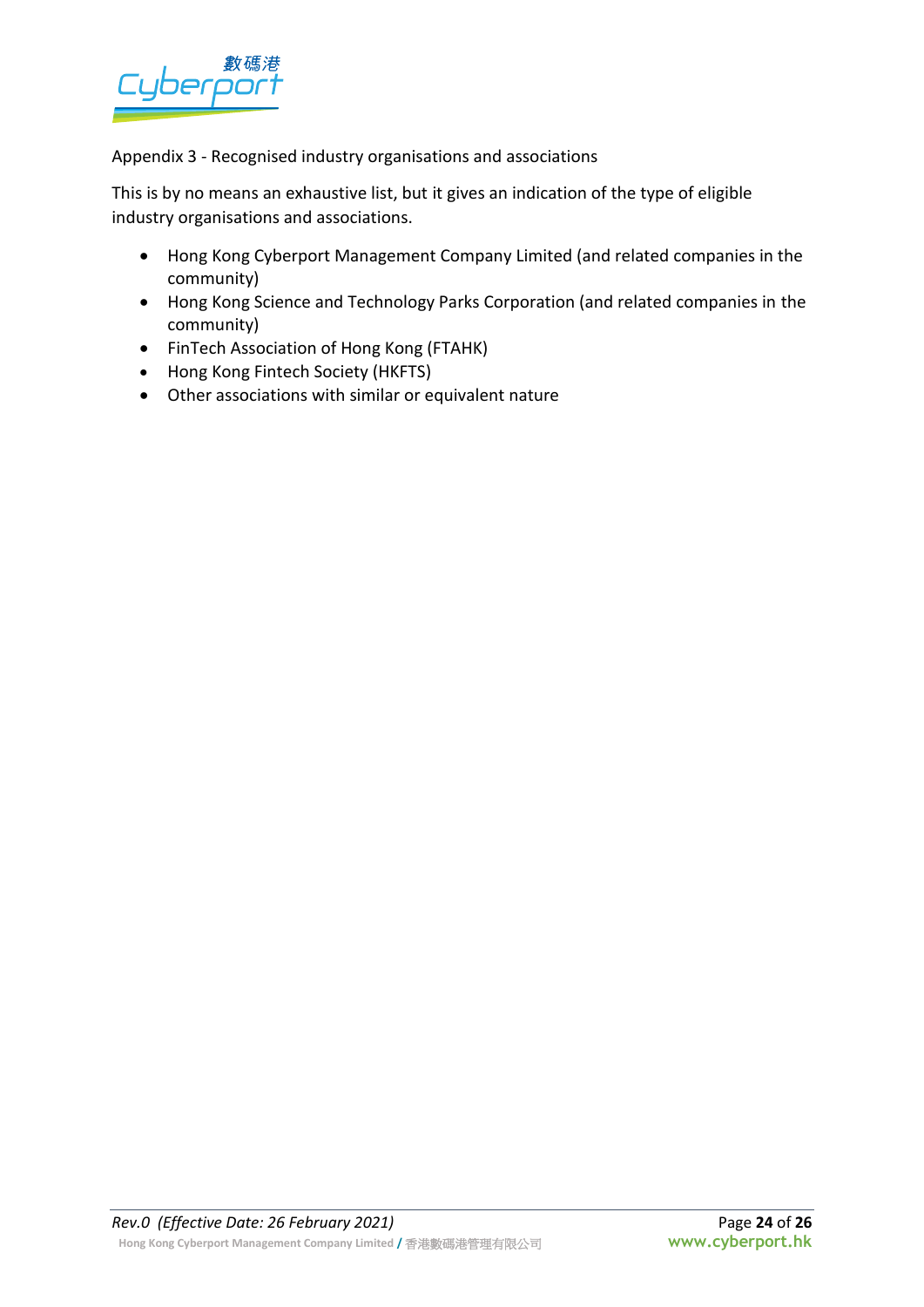

# Appendix 4 - Recognised bodies

This is by no means an exhaustive list. Recognised bodies generally refer to the regulators as follows:

- Hong Kong Monetary Authority
- Hong Kong Insurance Authority
- Securities and Future Commission
- Mandatory Provident Fund Schemes Authority